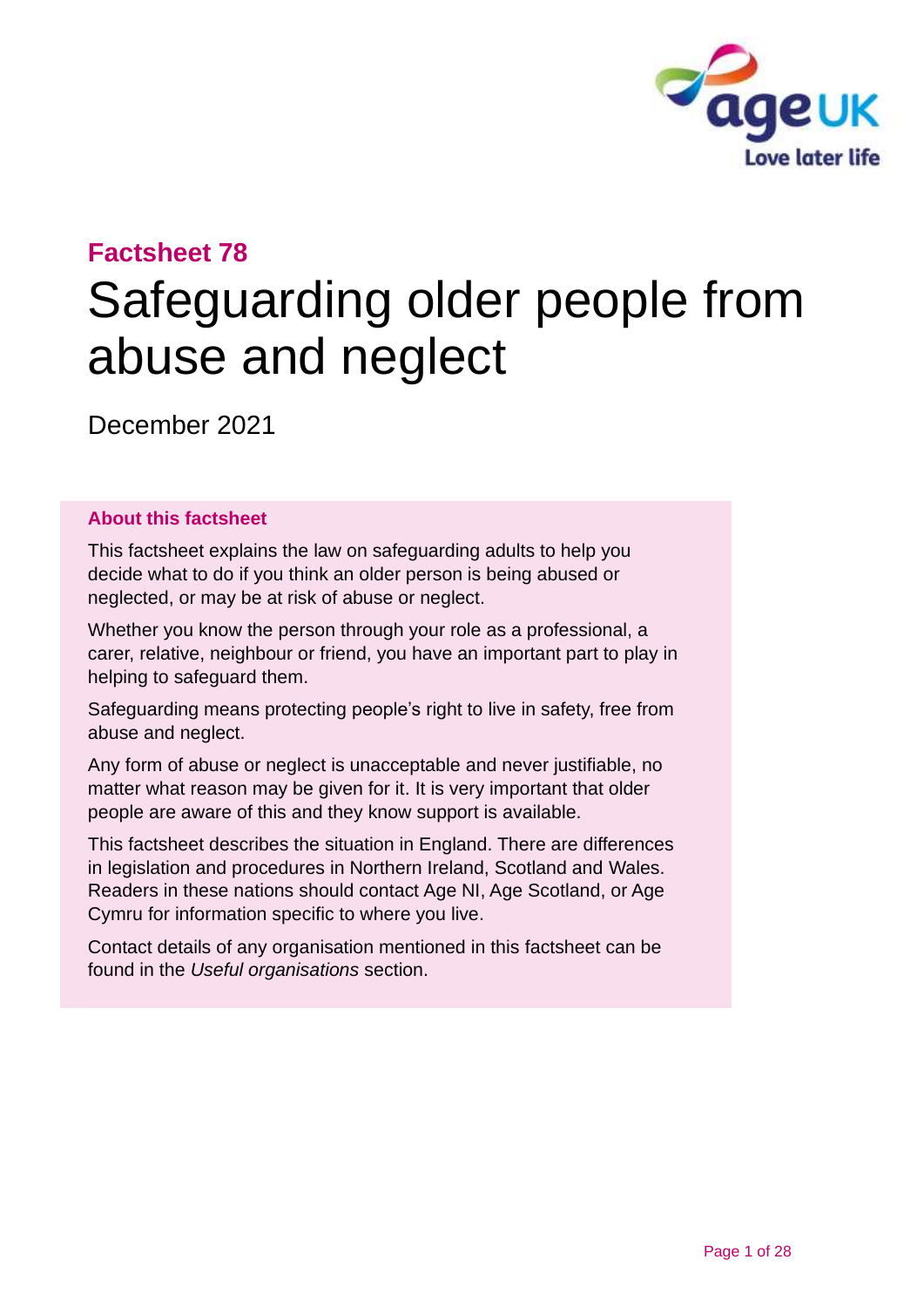# **Contents**

| 1                | <b>Background and legal framework</b>                     | 4               |
|------------------|-----------------------------------------------------------|-----------------|
| 1.1              | The aims of adult safeguarding                            | 4               |
| 1.2              | 'Safeguarding is everybody's business'                    | 5               |
| 1.3              | 'Making safeguarding personal'                            | 5               |
| $\mathbf{2}$     | <b>Types of abuse or neglect</b>                          | 6               |
| 2.1              | Particular issues for older people                        | 8               |
| $2.2\phantom{0}$ | Who does the safeguarding law seek to protect?            | 8               |
| 3                | What should I do if I suspect abuse or neglect?           | 9               |
| 4                | How to raise concerns about abuse or neglect              | 10              |
| 4.1              | The local authority duty to make enquiries                | 11              |
| 4.2              | Who should carry out the enquiry?                         | 12 <sub>2</sub> |
| 4.3              | The involvement of the person in an enquiry               | 12 <sub>2</sub> |
| 4.4              | If the person lacks mental capacity                       | 13              |
| 4.5              | What is the likely outcome of an enquiry?                 | 14              |
| 5                | Local authority safeguarding duties                       | 14              |
| 5.1              | Role and duties of Safeguarding Adults Board              | 15              |
| 5.2              | <b>Safeguarding Adults Reviews</b>                        | 15              |
| 6                | What happens if a crime has been committed?               | 16              |
| 6.1              | Issues affecting criminal investigations                  | 16              |
| 7                | What other legal powers exist?                            | 18              |
| 7.1              | Police powers – entry, arrest and custody                 | 18              |
| 7.2              | Domestic abuse and controlling/coercive behaviour         | 18              |
| 7.3              | Can a person be removed from their own home?              | 19              |
| 7.4              | <b>Mental Health Act 1983</b>                             | 20              |
| 7.5              | <b>Mental Capacity Act 2005</b>                           | 20              |
| 7.6              | Deprivation of Liberty Safeguards (DoLS)                  | 21              |
| 7.7              | The inherent jurisdiction of the High Court               | 21              |
| 8                | Court of Protection and the Office of the Public Guardian | 22              |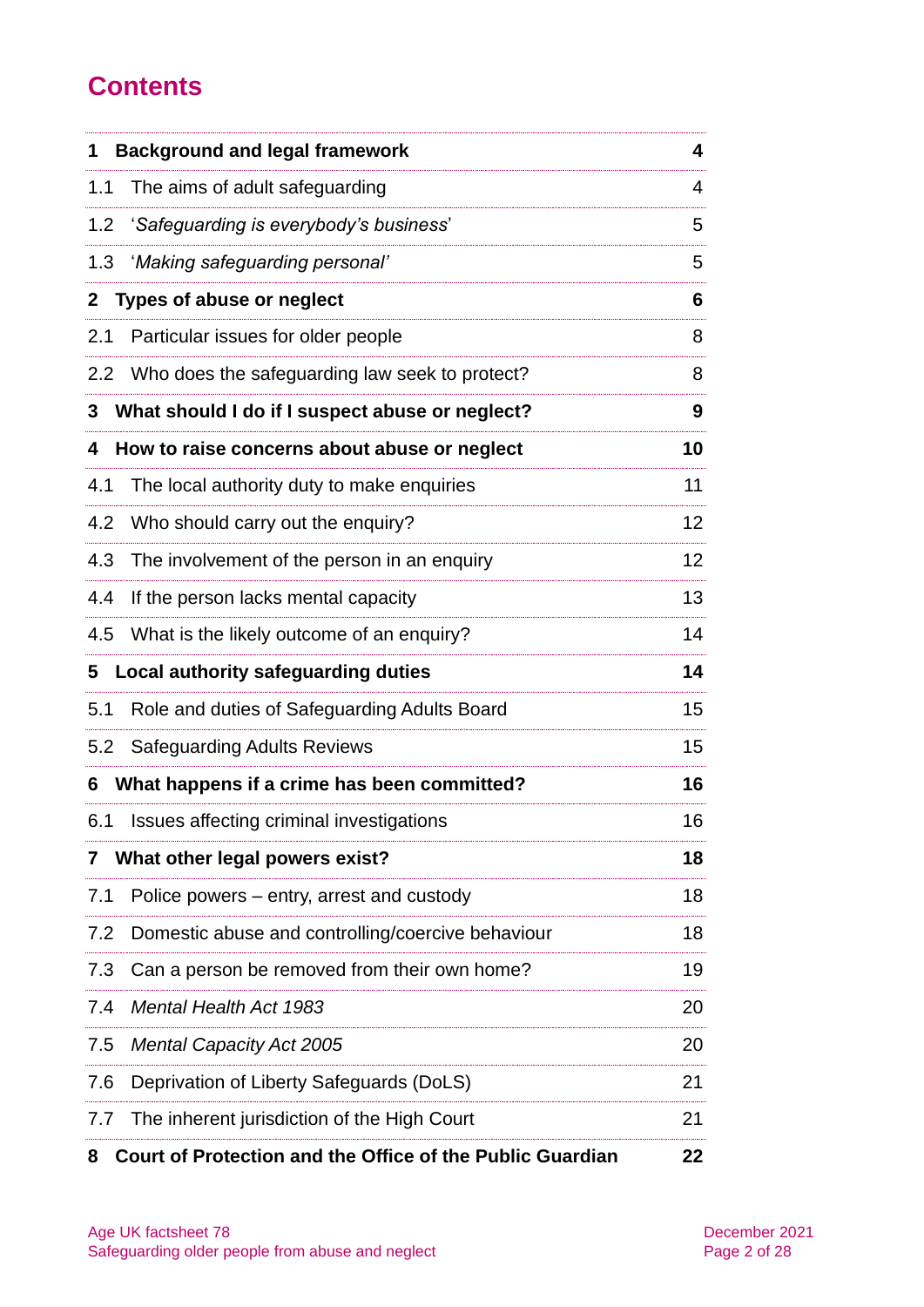| 9 The Care Quality Commission's standards |  |
|-------------------------------------------|--|
| 9.1 Notification duties                   |  |
| 10 The Disclosure and Barring Service     |  |
| Useful organisations                      |  |
| Age UK                                    |  |
| Support our work                          |  |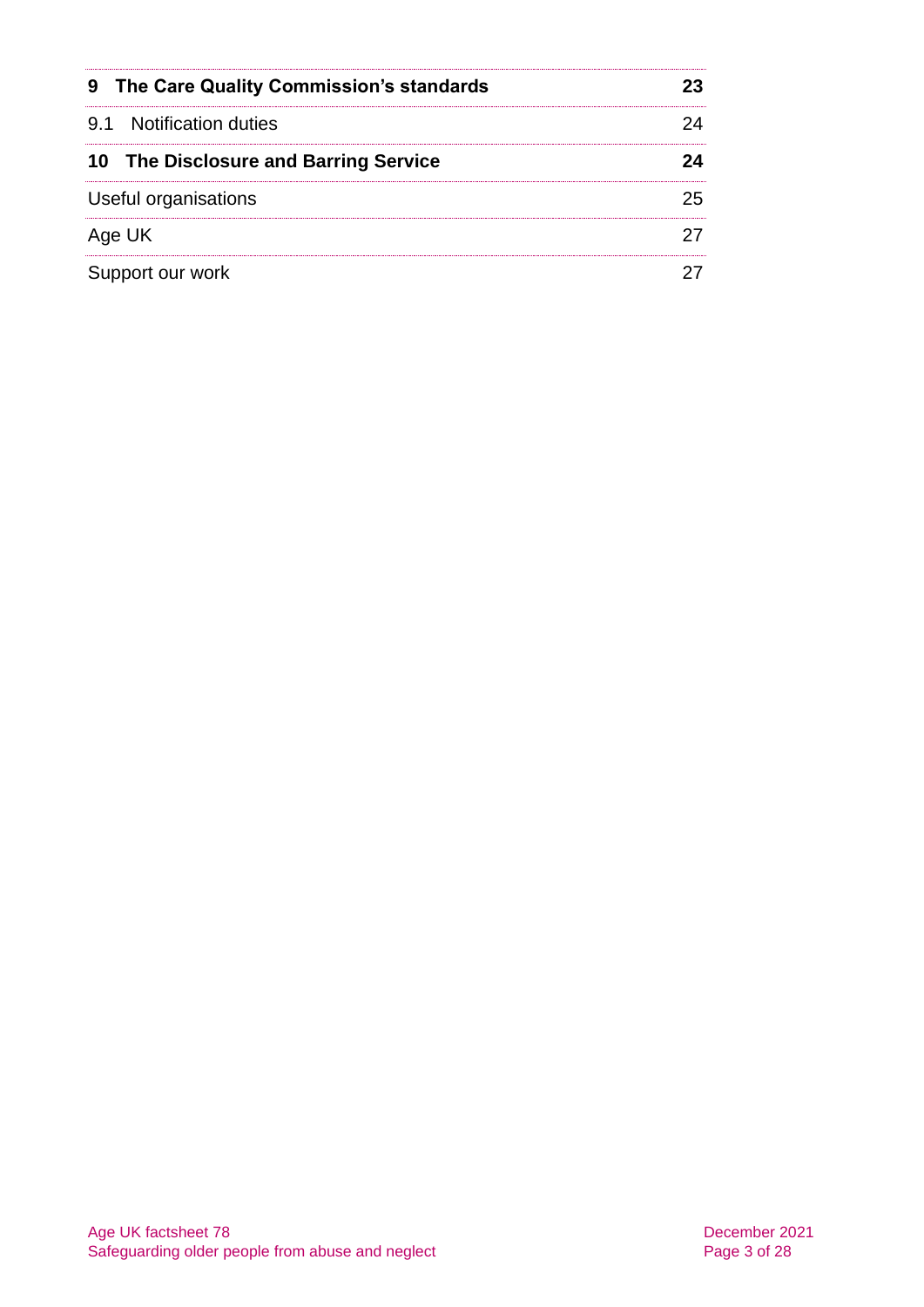# <span id="page-3-0"></span>**1 Background and legal framework**

The information in this factsheet is based on sections 42-46 and Schedule 2 of the *[Care Act 2014](https://www.legislation.gov.uk/ukpga/2014/23/contents)* ('*the Act*') and chapter 14 of the *[Care](https://www.gov.uk/government/publications/care-act-statutory-guidance/care-and-support-statutory-guidance)  [and Support Statutory Guidance](https://www.gov.uk/government/publications/care-act-statutory-guidance/care-and-support-statutory-guidance) ('the guidance'*).

Section 1 of the Act requires a local authority to promote individual wellbeing in all it does, including *'protection from abuse and neglect'*. The Act holds that local authorities are the lead adult safeguarding agencies and are generally the first point of contact for raising concerns**.**

#### **Human rights and safeguarding**

The safeguarding elements in the Act complement broader human rights protections. The *[Human Rights Act 1998](https://www.legislation.gov.uk/ukpga/1998/42/contents)* includes a right not to be subject to torture, inhuman or degrading treatment (article 3) and a right to enjoy private, family and home life without unjustified interference from public authorities (article 8).

Abuse can be a violation of article 3, whilst risk averse or disproportionate public authority responses can be a violation of article 8. If abuse takes place in a family or at home, a local authority must think about the rights of the individual and their family to home and family life. Sometimes this means balancing conflicting rights.

# **1.1 The aims of adult safeguarding**

The guidance states the aims of adult safeguarding are to:

- stop abuse and neglect where possible
- ⚫ prevent harm and reduce the risk of abuse and neglect
- safeguard people in a way that supports them in making choices and having control about how they want to live
- ⚫ concentrate on improving life for the person concerned
- ⚫ raise public awareness so communities play a role alongside professionals
- ⚫ provide accessible information, advice, and support about how to stay safe and how to raise a concern
- address the cause of the abuse and neglect.

#### **Who is adult safeguarding for?**

Safeguarding duties seek to protect all adults who:

- ⚫ have needs for care and support (whether or not the local authority meets any of those needs), and
- are experiencing, or at risk of, abuse or neglect, and
- as a result of those care and support needs are unable to protect themselves from the risk of, or the experience of, abuse or neglect.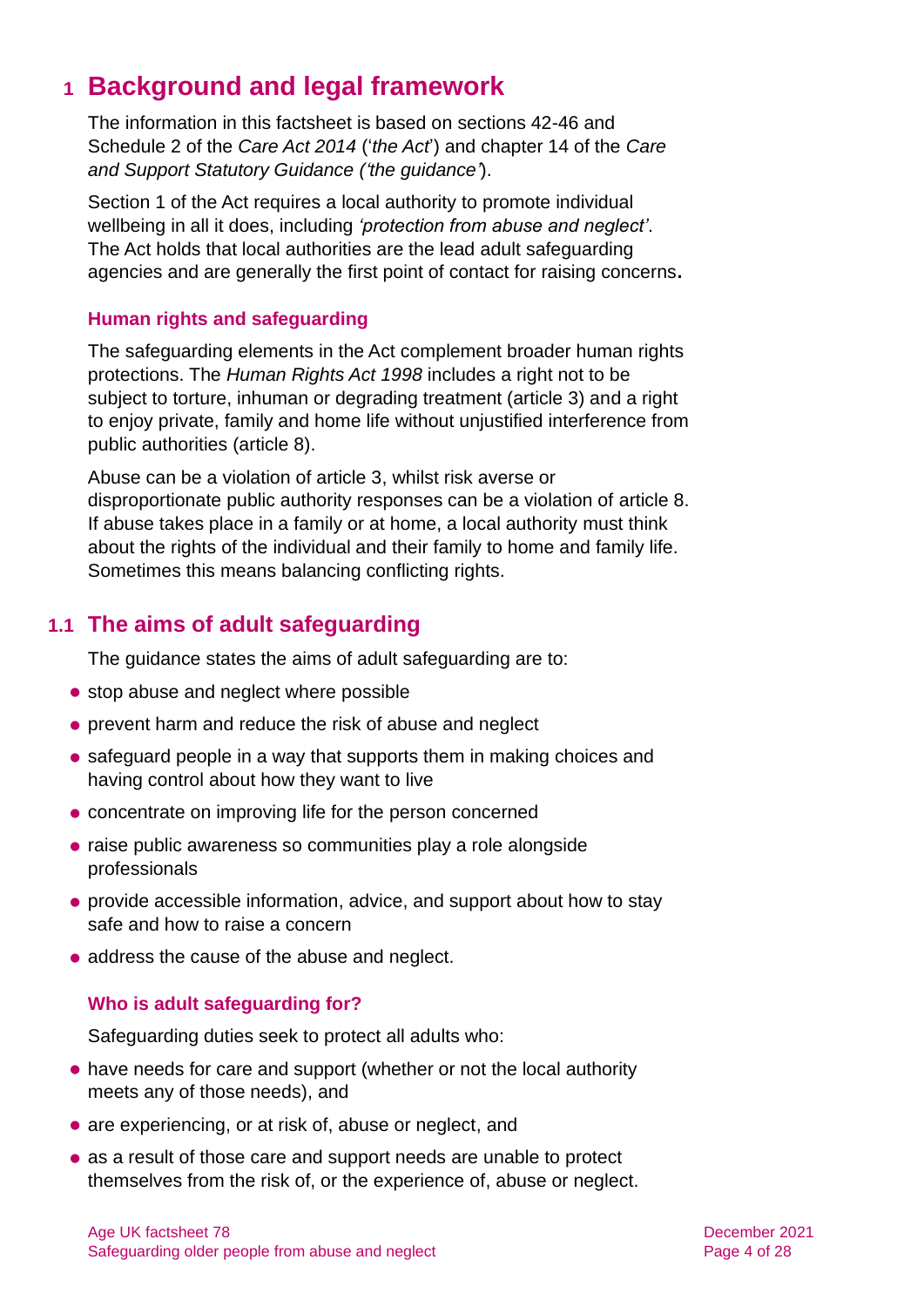# **1.2 '***Safeguarding is everybody's business***'**

This refers to the importance of everyone being alert to possible signs of abuse or neglect and acting on their concerns.

It includes friends and family, health and social care professionals and other public sector staff, for example in the housing sector or social security. It applies to the police, as abusive or neglectful behaviour can also be a criminal offence (see [section 6\)](#page-15-0).

It is relevant to some private sector agencies and not limited to those providing social and health care. For example, staff in financial institutions such as banks should be aware of the prevalence of financial abuse of older people and be alert to signs it may be taking place.

#### **Cooperation**

Cooperation duties between relevant agencies and the requirement to have a multi-agency approach to safeguarding is included in the Act. Every local authority must have a *Safeguarding Adults Board* which brings together a range of local organisations to review and improve safeguarding activity.

Some areas may also have a '*multi-agency safeguarding hub*' or MASH. Early sharing of information can be the key to an effective safeguarding response and all concerned must sign up to agreed procedures (see [section 5\)](#page-13-0).

### **1.3 '***Making safeguarding personal'*

This emphasises the importance of adults at risk being as involved as possible in a safeguarding process. With some exceptions, safeguarding enquiries should only take place with the consent and engagement of the person concerned.

Where suspicions of abuse or neglect arise, the extent of an enquiry depends on the circumstances of the individual case and the views of the person at the heart of it.

As with other aspects of social care, the wellbeing of the person is of central importance throughout the safeguarding process. This includes control over their day-to-day life and recognising the person is bestplaced to understand their own wellbeing requirements.

In safeguarding cases, there can be a difficult balance for professionals to strike between protecting people from harm and empowering people to make their own choices and remain in control of their lives.

This can mean respecting an older person's choice, even though this puts them at risk of harm. Social care professionals must work within the legal and policy framework and their powers to intervene may at times be limited if the person has mental capacity to make informed decisions.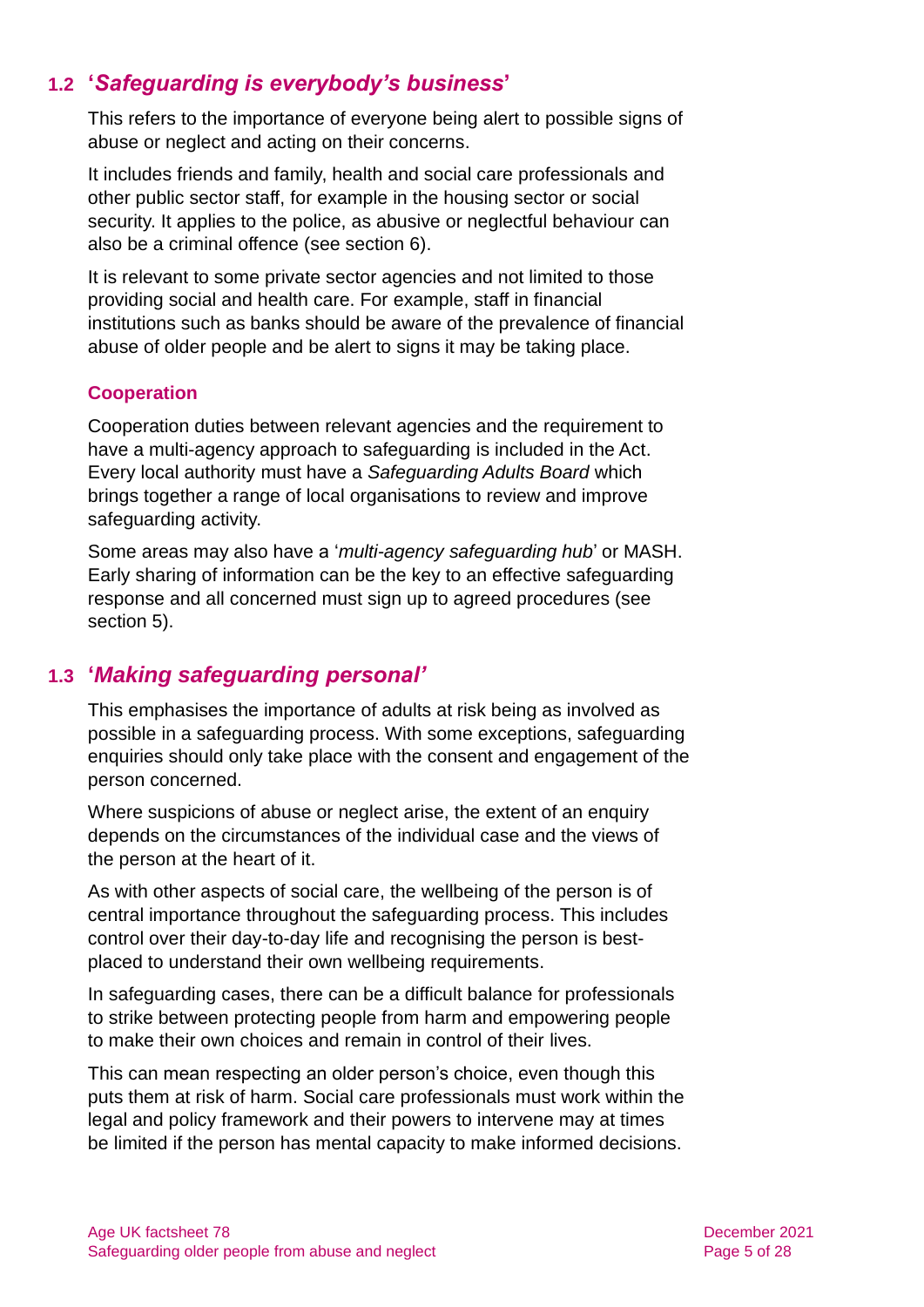# <span id="page-5-0"></span>**2 Types of abuse or neglect**

There is no overarching definition of abuse or neglect. The guidance notes *'local authorities should not limit their view of what constitutes abuse or neglect, as they can take many forms and the circumstances of the individual case should always be considered.'*

#### **Financial abuse**

Includes having money or property stolen, being defrauded or '*scammed*', being put under pressure in relation to money or other property, or having money or other property misused.

Things to look out for include changes in living conditions, lack of heating, clothing or food, inability to pay bills or unexplained money shortages. Other indicators include unexplained withdrawals from an account, unexplained loss of or misplaced financial documents, recent addition of authorised signers on a signature card, or sudden or unexpected changes in a will or other financial documents. There may, of course, be other explanations for any of these indicators.

#### **Physical abuse**

Includes assault, hitting, slapping, pushing, misuse of medication, restraint, and inappropriate physical sanctions.

#### **Psychological abuse**

Includes emotional abuse, threats of harm or abandonment, deprivation of contact, humiliation, blaming, controlling, intimidation, coercion, and harassment. Also includes verbal abuse, cyber bullying, isolation, unreasonable and unjustified withdrawal of services or support networks, or withdrawing or limiting access to medication or essential assistive equipment.

#### **Sexual abuse**

Includes rape, inappropriate touching, indecent exposure, and sexual acts to which the adult has not consented or was pressured into consenting to.

#### **Discriminatory abuse**

Includes harassment, slurs and any other type of abuse perpetrated due the person's: race, gender and gender identity, age, disability, sexual orientation, religion. These are '*protected characteristics*' under the *[Equality Act 2010](https://www.legislation.gov.uk/ukpga/2010/15/contents)*.

#### **Modern slavery**

Includes slavery, human trafficking, and forced labour and domestic servitude.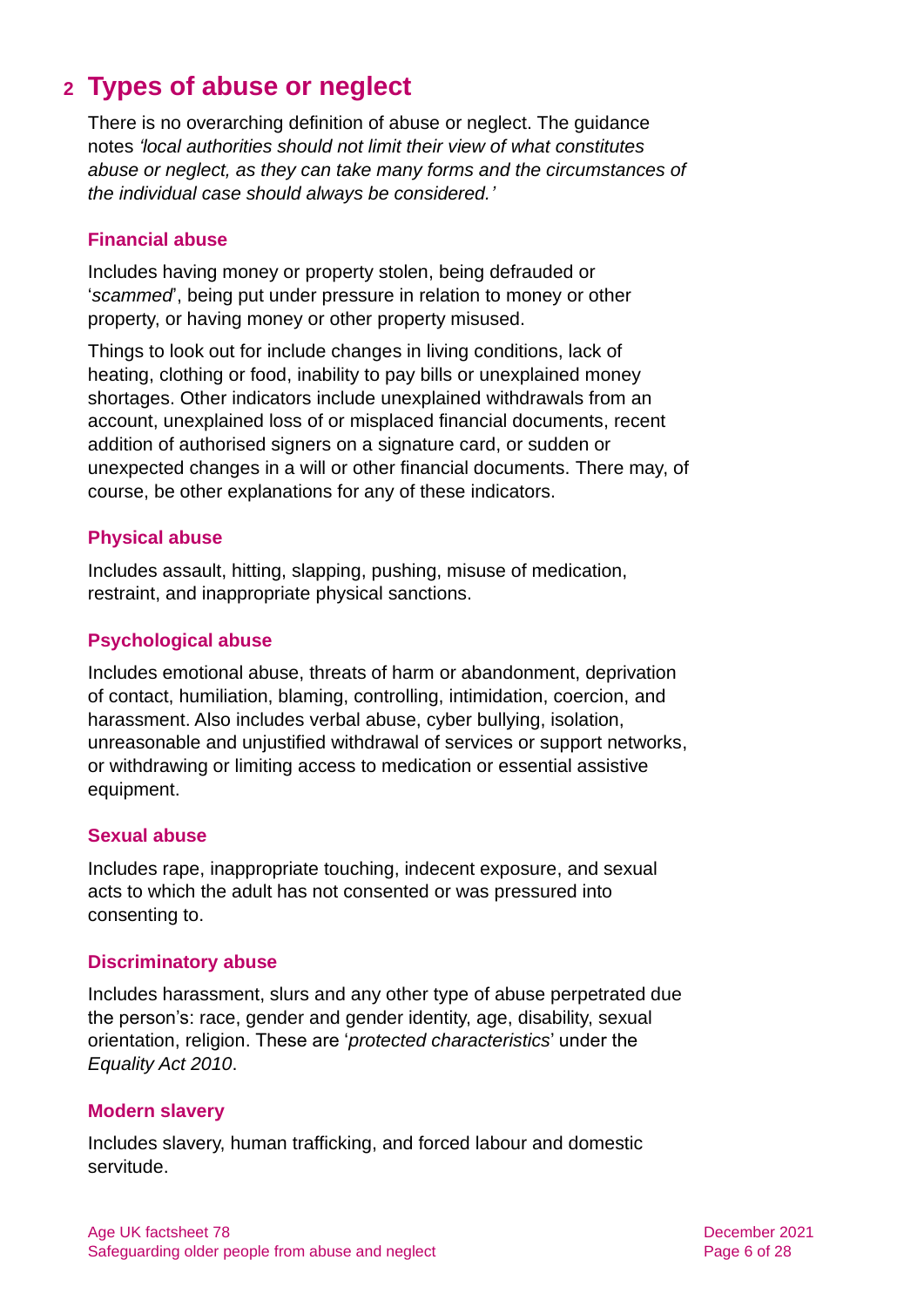#### **Organisational abuse**

Includes neglect and poor care practice within an institution or specific care setting, or in relation to care provided in a person's own home. This may range from one off incidents to on-going ill-treatment. It can be through neglect or poor professional practice as a result of the structure, policies, processes and practices within an organisation.

#### **Neglect and acts of omission**

Includes ignoring medical, emotional or physical care needs; failing to provide access to appropriate health or care and support; or withholding the necessities of life, such as medication, nutrition and heating (whether intentional or not). Not enabling access to assistive equipment like hearing aids, walking aids, or dentures may be neglect and can also indicate coercive control.

#### **Domestic abuse**

Includes violence, psychological, sexual, financial, and emotional abuse. Also patterns of coercive and controlling behaviour during a relationship between intimate partners, former partners who still live together, or family members, and honour-based violence. Threats to family pets or other family members can be a form of domestic abuse.

#### **Self-neglect**

Most forms of neglect or abuse are perpetrated by another person and the law generally presumes there is a perpetrator as well as a victim. An exception is self-neglect.

Self-neglect is a difficult area due to the human right to private life. If someone chooses to live in a particular way, however worrying that is, there are limited circumstances when the law can intervene. This consideration must be balanced with the right to safeguarding, which is also based on human rights protections.

Self-neglect covers a range of behaviour related to neglecting to care for one's personal hygiene, health, or surroundings and includes behaviour such as hoarding. Evidence of self-neglect may not prompt a formal safeguarding enquiry but may lead to other forms of social care intervention. Assessments must be on a case-by-case basis.

The decision on whether a safeguarding response is required depends on the adult's ability to protect themselves by controlling their own behaviour.

However, if someone you know is not looking after themselves, perhaps not eating or washing properly, or hoarding and living in a chaotic and dilapidated environment, the local authority adult social care team should be notified as they may be able to offer constructive help. They should attempt to engage the person and try to carry out an assessment and may be able to provide further care or support.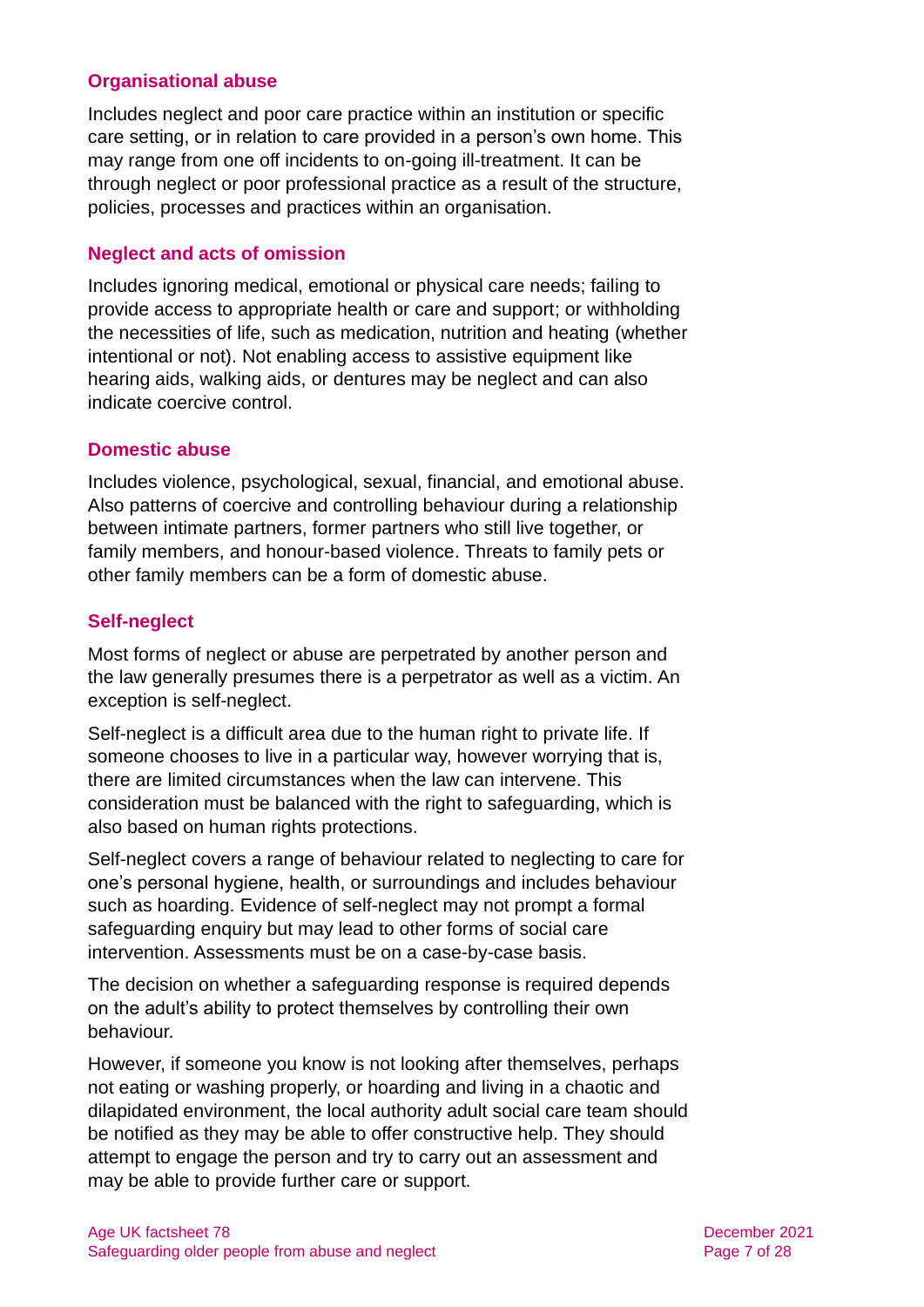### **2.1 Particular issues for older people**

Abuse and neglect do not occur in isolation and an older person may be experiencing, or be at risk of, more than one kind of abuse or neglect.

For example, financial abuse may include an element of physical abuse, or neglect may be a feature of coercive control.

Perpetrators of abuse or neglect are often people who are trusted and relied on by an older person, such as family members or care staff.

Safeguarding is not limited to situations where there is a breach of trust, as it includes situations such as risk of exposure to scams. It is important to be aware that anyone can commit abuse or neglect.

Official reports show that, compared to other age groups, people aged 85 and above are much more likely to be the subject of a safeguarding enquiry.

### **2.2 Who does the safeguarding law seek to protect?**

Those who need a statutory safeguarding response are defined as adults who:

- have care and support needs
- ⚫ are experiencing, or are at risk of, abuse or neglect, and
- because of their care and support needs cannot protect themselves against abuse or neglect, or the risk of it

#### **The requirement to have care and support needs**

It does not matter whether the local authority actually provides services or support to the person concerned or whether the person's needs meet the eligibility criteria for social care services.

If they are experiencing, or at risk of experiencing, abuse or neglect and cannot protect themselves because they have health or social care needs, there is a duty to carry out a safeguarding enquiry.

Anyone meeting this definition, for whatever reason and for however long they have lived or have been present in the area, is entitled to safeguarding protection from the local authority.

A local authority can choose to undertake safeguarding enquiries for people where there is not a specific enquiry duty. This may be particularly relevant where action may promote the person's wellbeing and prevent poor outcomes.

If the safeguarding response includes directly providing care services, the local authority may also carry out a needs assessment to find out whether the person meets the social care eligibility criteria.

See factsheet 41, *[How to get care and support](https://www.ageuk.org.uk/globalassets/age-uk/documents/factsheets/fs41_how_to_get_care_and_support_fcs.pdf)* for more information.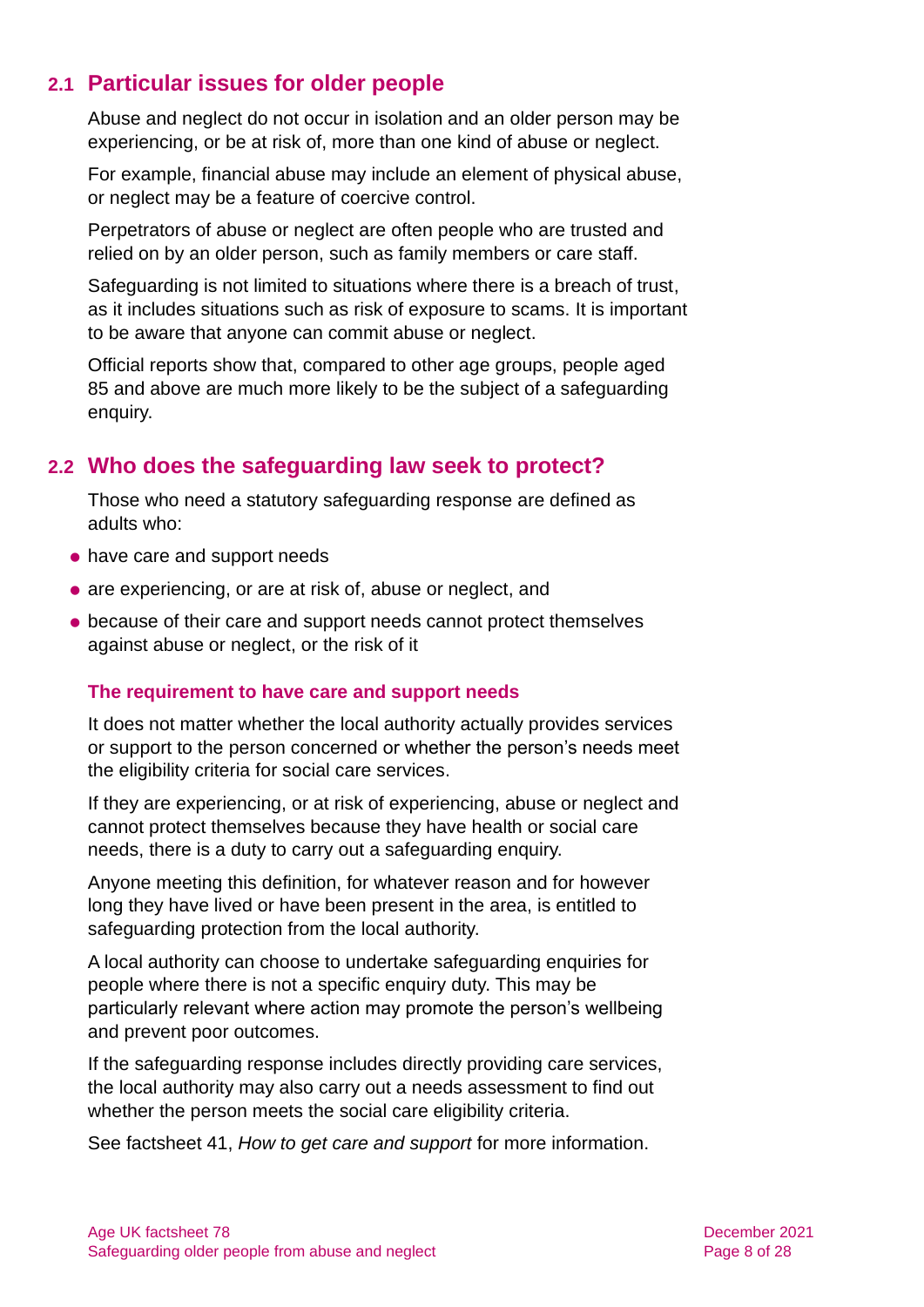# <span id="page-8-0"></span>**3 What should I do if I suspect abuse or neglect?**

If possible, it is always best to discuss any concerns you have with the older person and obtain their agreement, where possible and safe to do so, before you report abuse. If the person has the mental capacity to make decisions about their own safety, but does not want you to tell anyone what is going on or take matters further, you have a difficult decision to make.

If you feel that the person has mental capacity, but is unable to make a decision because they are being coerced by the abuser or subject to undue influence or duress, for example in a domestic situation, think carefully about what is best for them (see [section 7.2\)](#page-17-1).

In some situations, the courts make orders saying people need to be given breathing space and professional support to help them get free of the pressure and make their own decision freely.

In other cases, an older person may choose not to report abuse, perhaps because they are afraid it will damage an important relationship. In this situation, it can be hard to know what to do. [Call Age UK Advice](#page-26-3) if you want to discuss your options in this situation.

#### **Where someone lacks mental capacity**

If the person does not have the mental capacity to give consent to a concern being raised, you should discuss this with the local authority, or the police if a crime has been committed.

Mental capacity is time and decision-specific, meaning someone may be able to make some decisions and not others. It may also fluctuate over a period of time (see [section 4.4](#page-12-0) [and 7.5\)](#page-19-0).

#### **Where there is a risk to the person or others**

Sometimes it is right to seek support without the consent of the individual if they are still at risk or the perpetrator of the abuse may also be putting other people at risk.

You may want to seek advice without initially disclosing the identity of the person you are concerned about. Call [Age UK Advice](#page-26-3) if you are worried about reporting safeguarding concerns.

#### **Has a crime been committed?**

If you think a crime may have been committed, the police need to be involved immediately. Contact your local police force on 101 to report a crime. In an emergency, dial 999. If you report concerns to the local authority and they agree it may be a criminal matter, they can report it to the police.

Fraud and scams can be reported to [Action Fraud,](#page-24-0) who can offer information and advice.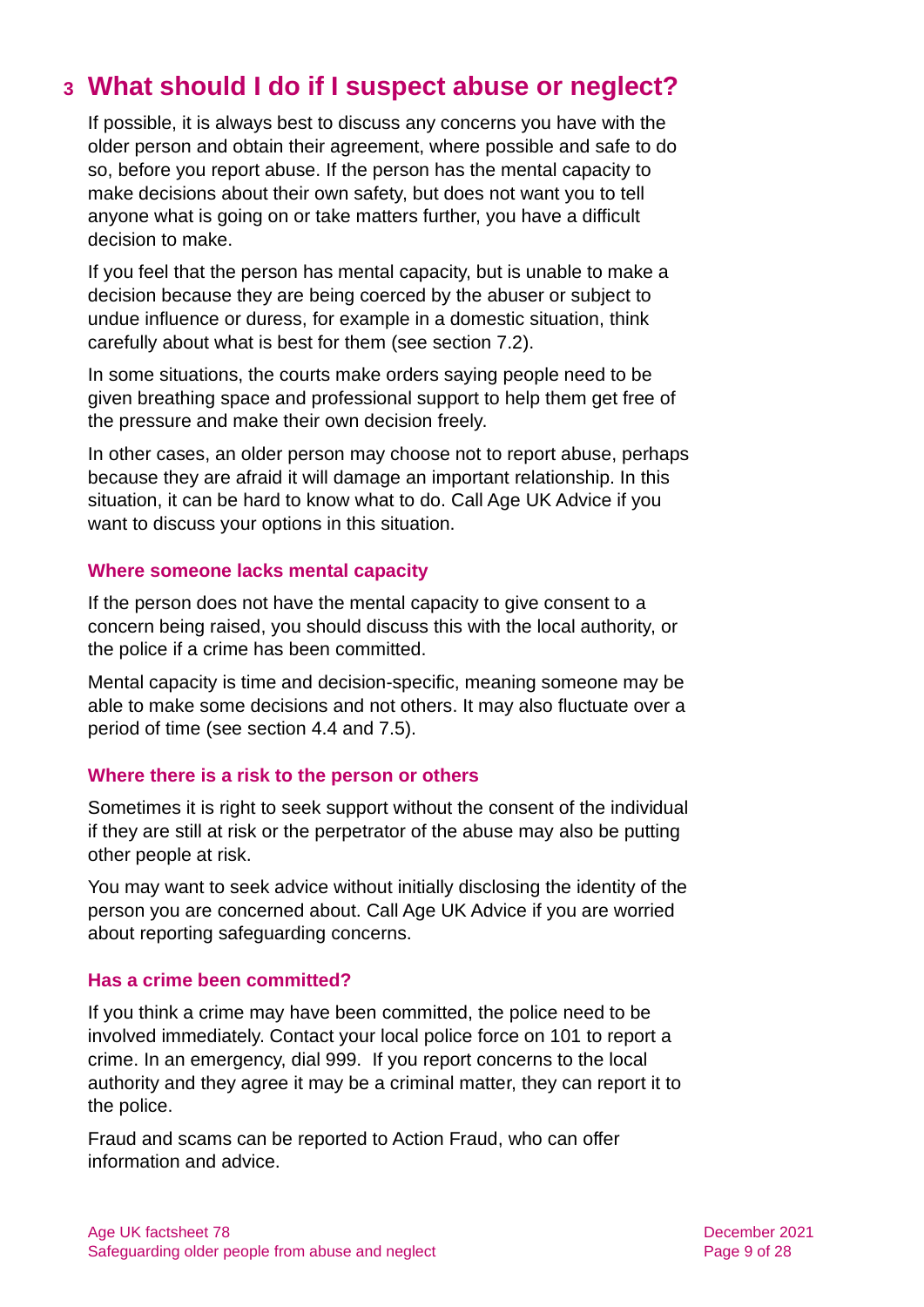#### **Abuse and neglect in a professional care context**

If you are concerned about an older person being abused or neglected in a professional care setting, for example a care home or by domiciliary (home) care staff, contact the local authority. You can also contact the [Care Quality Commission](http://www.cqc.org.uk/) (CQC) [\(see section 9\)](#page-22-0).

If you are a professional in this situation, it is advisable to discuss the situation with your manager before deciding what to do, so the issue can be addressed as soon as possible. The guidance states:

*No professional should assume that someone else will pass on information which they think may be critical to the safety and wellbeing of the adult. If a professional has concerns about the adult's welfare and believes they are suffering or likely to suffer abuse or neglect, then they should share the information with the local authority and/or the police if they believe or suspect that a crime has been committed.*

You should receive appropriate training based on agreed safeguarding procedures, so you know how to act in these situations. This is a requirement of CQC service provider registration.

#### **NHS Safeguarding**

If you think an older person is being abused or neglected in an NHS facility, a hospital or specialist NHS nursing home, raise the matter with the safeguarding team for that service or the local authority safeguarding team. You can also notify the [CQC.](#page-24-1)

#### **Attorneys and court-appointed deputies**

If you are concerned about the actions of an attorney or a deputy, contact the [Office of the Public Guardian.](#page-25-0) Concerns about abuse or neglect should also be raised with the local authority.

# <span id="page-9-0"></span>**4 How to raise concerns about abuse or neglect**

You can raise concerns by contacting the local authority for the area where the person is currently located. Their website should explain how to report possible abuse and neglect, or call the main local authority number and say you want to raise a safeguarding concern. If you cannot through get to someone, ask your [local Age UK](#page-26-3) if they can help.

Once you notify the local authority, they have a duty to respond appropriately, taking into account the views of the person concerned. They may initiate a safeguarding enquiry, or provide care services or information and advice to help resolve the issue.

The local authority can require partner organisations to take action or provide further information. They may have to respond urgently, notify the police who could then become the lead agency for the case, or liaise with another responsible body such as the [CQC.](#page-24-1)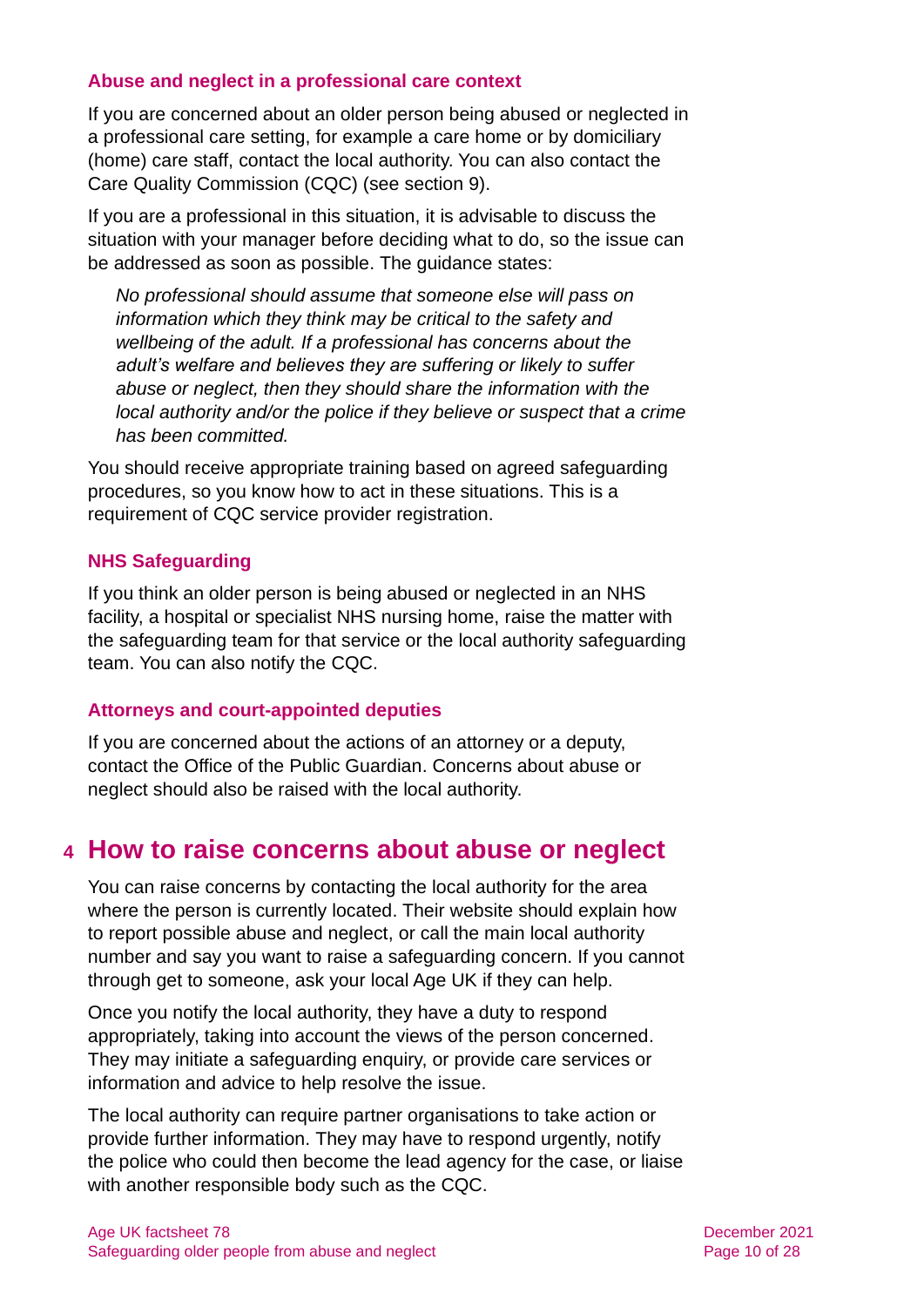# **4.1 The local authority duty to make enquiries**

Where there is a concern about abuse or neglect, the local authority is responsible for ensuring necessary enquiries are made. These enable it to decide whether action should be taken in the adult's case and if so, what and by whom (section 42(2) of the Act). The local authority may talk about initiating a *'section 42 enquiry'* or similar.

A range of possibilities for conducting an enquiry are given in the guidance. Enquiries can range from a conversation with the adult at risk through to a formal multi-agency plan or course of action. If the adult lacks mental capacity or has substantial difficulty understanding the enquiry, their representative or advocate should be involved.

Whatever the course of subsequent action, the professional concerned should record the concern, the adult's views and wishes, any immediate action taken, and the reasons for those actions.

#### **Enquiry objectives**

The objectives of a safeguarding enquiry are to:

- establish facts
- ascertain the adult's views and wishes
- ⚫ assess the needs of the adult for protection, support and redress, and how they might be met
- protect from abuse and neglect, in accordance with the adult's wishes
- ⚫ make decisions as to what follow-up action should be taken about the person or organisation responsible for the abuse or neglect
- enable the adult to achieve resolution and recovery.

#### **Factors that must be considered**

The following factors must also be considered:

- the adult's needs for care and support
- the adult's risk of abuse or neglect
- the adult's ability to protect themselves or the ability of their networks to increase the support they offer
- impact on the adult and their wishes
- possible impact on important relationships
- potential of action and increasing risk to the adult
- risk of repeated or increasingly serious acts involving children, or another adult, at risk of abuse or neglect
- responsibility of the person or organisation that caused abuse or neglect
- research evidence to support any intervention.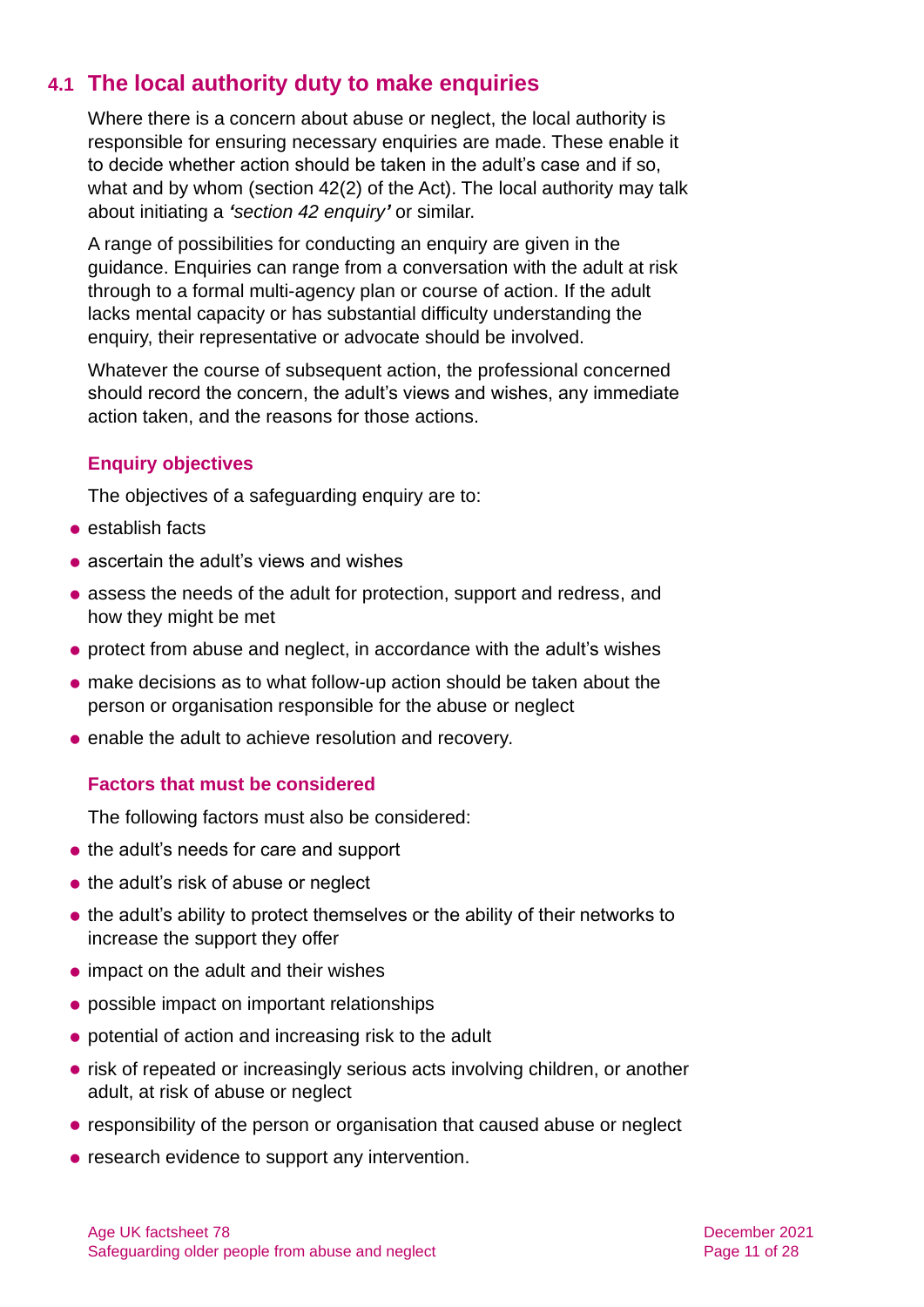# **4.2 Who should carry out the enquiry?**

The local authority has legal responsibility for the enquiry, but it may involve other agencies, depending on the facts of the case and the seriousness of the allegations. Usually, a social worker leads an enquiry, although it can involve someone else.

#### **Duty to cooperate**

The local authority and relevant partners have a legal duty to cooperate with one another. Relevant partners can include NHS organisations and GPs, the police, housing services, and health and care providers.

The local authority also has the power to decide that the enquiry should be conducted by another organisation or individual. For instance, it might decide that a professional such as a healthcare worker who already knows the adult is best placed to do so.

The authority must be certain the organisation or individual conducting the enquiry will act appropriately and there are no conflicts of interest. The local authority should be clear about timescales, the need to know the outcomes of the enquiry, and what action will follow if this is not done.

The local authority has legal responsibility for the enquiry, regardless of the form it takes or who conducts it. It must ensure that distress to the adult concerned is minimised as much as possible.

### **4.3 The involvement of the person in an enquiry**

There are six key safeguarding principles set out in the guidance:

- ⚫ **Empowerment**: "*I am asked what I want as the outcomes from the safeguarding process and these directly inform what happens.*"
- ⚫ **Prevention**: "*I receive clear and simple information about what abuse is, how to recognise the signs and what I can do to seek help.*"
- ⚫ **Proportionality**: "*I am sure that the professionals will work in my interest, as I see them and they will only get involved as much as needed.*"
- ⚫ **Protection**: "*I get help and support to report abuse and neglect. I get help so that I am able to take part in the safeguarding process to the extent to which I want.*"
- ⚫ **Partnership**: "*I know that staff treat any personal and sensitive information in confidence, only sharing what is helpful and necessary. I am confident that professionals will work together and with me to get the best result for me.*"
- ⚫ **Accountability**: "*I understand the role of everyone involved in my life and so do they.*"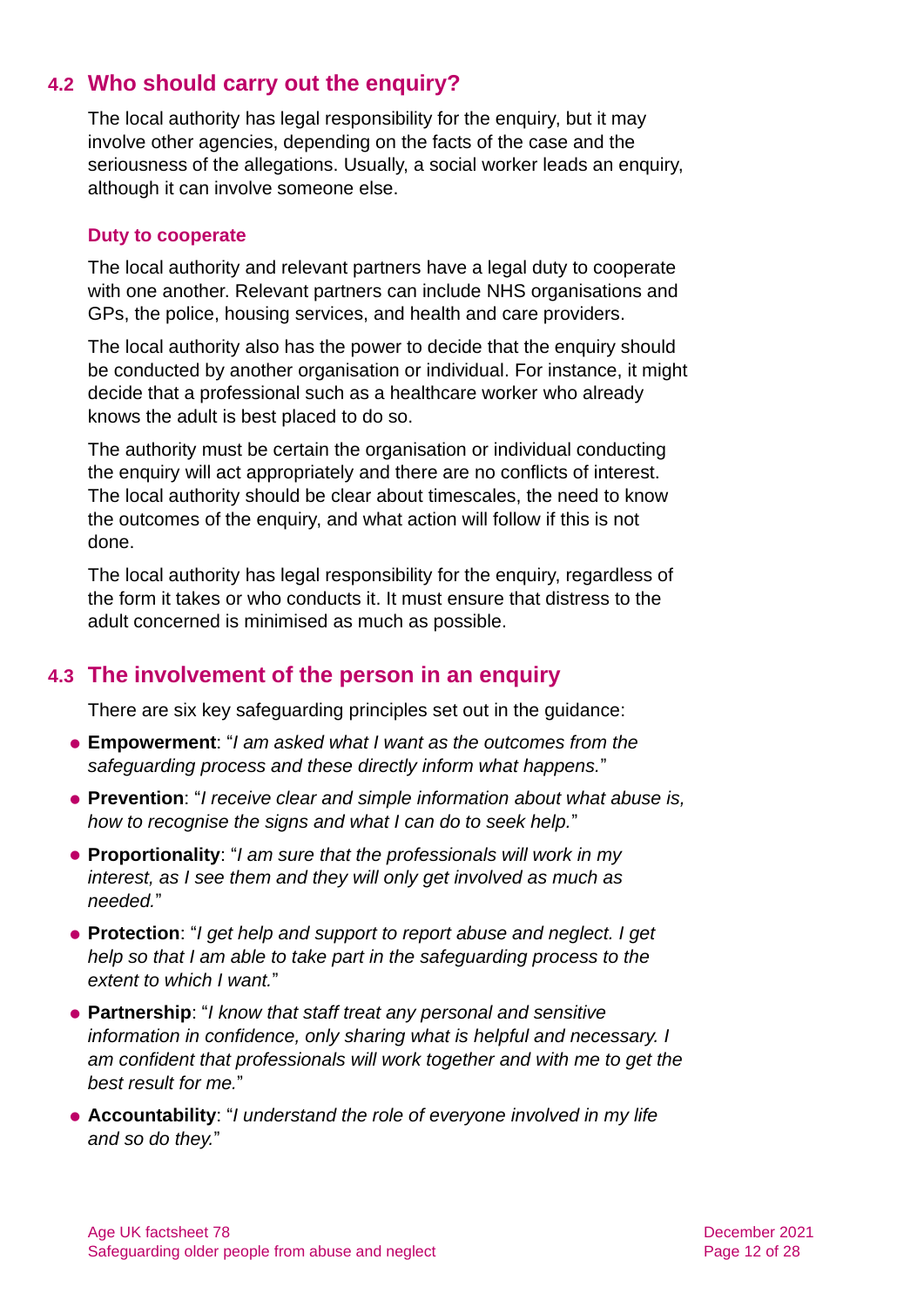#### **Empowering and supportive**

The first priority of an enquiry should be to ensure the safety and wellbeing of the adult at risk. Their wishes are very important.

The local authority has a duty to provide an independent advocate to support and represent the adult if they have substantial difficulty being involved with the enquiry and have no one appropriate to assist them. They should experience the safeguarding process as empowering and supportive.

In practice, these two elements may be difficult to balance. For example, if an older person has mental capacity to make their own decisions and does not consent to a proposed action, the safeguarding enquiry will need to acknowledge and reflect this view.

#### **Wider public interest exception**

An exception to this general principle is if further action is in the wider public interest. For example, if other people could be put at risk if no further action is taken.

This is more likely if the suspected abuse amounts to a possible criminal offence or if the perpetrator is in a position of trust.

#### **Rights to protection and to autonomy**

In family or personal relationships, there is a need to balance the right to safety from abuse or neglect (protected by Article 3 of the *Human Rights Act 1998*) with rights to personal autonomy and family life (Article 8) and to liberty (Article 5).

<span id="page-12-0"></span>This means local authorities must often make sensitive and difficult decisions.

### **4.4 If the person lacks mental capacity**

If a person you are concerned about lacks mental capacity to consent to a safeguarding enquiry, or proposed arrangements made as a result, their views are still important and must be taken into account.

However, the decision about whether and how to proceed must be made on the basis of what is in their '*best interests*' under the *Mental Capacity Act 2005*. There is no set meaning of best interests because everyone is different. Their best interests may not be the same as someone else's.

If the person concerned has an Independent Mental Capacity Advocate (IMCA) appointed to assist them, their views must also be taken into account.

For more information about mental capacity, best interests, and IMCAs, see sections 3 and 8 of factsheet 22, *[Arranging for someone to make](https://www.ageuk.org.uk/globalassets/age-uk/documents/factsheets/fs22_arranging_for_someone_to_make_decisions_on_your_behalf_fcs.pdf)  [decisions on your behalf](https://www.ageuk.org.uk/globalassets/age-uk/documents/factsheets/fs22_arranging_for_someone_to_make_decisions_on_your_behalf_fcs.pdf)*.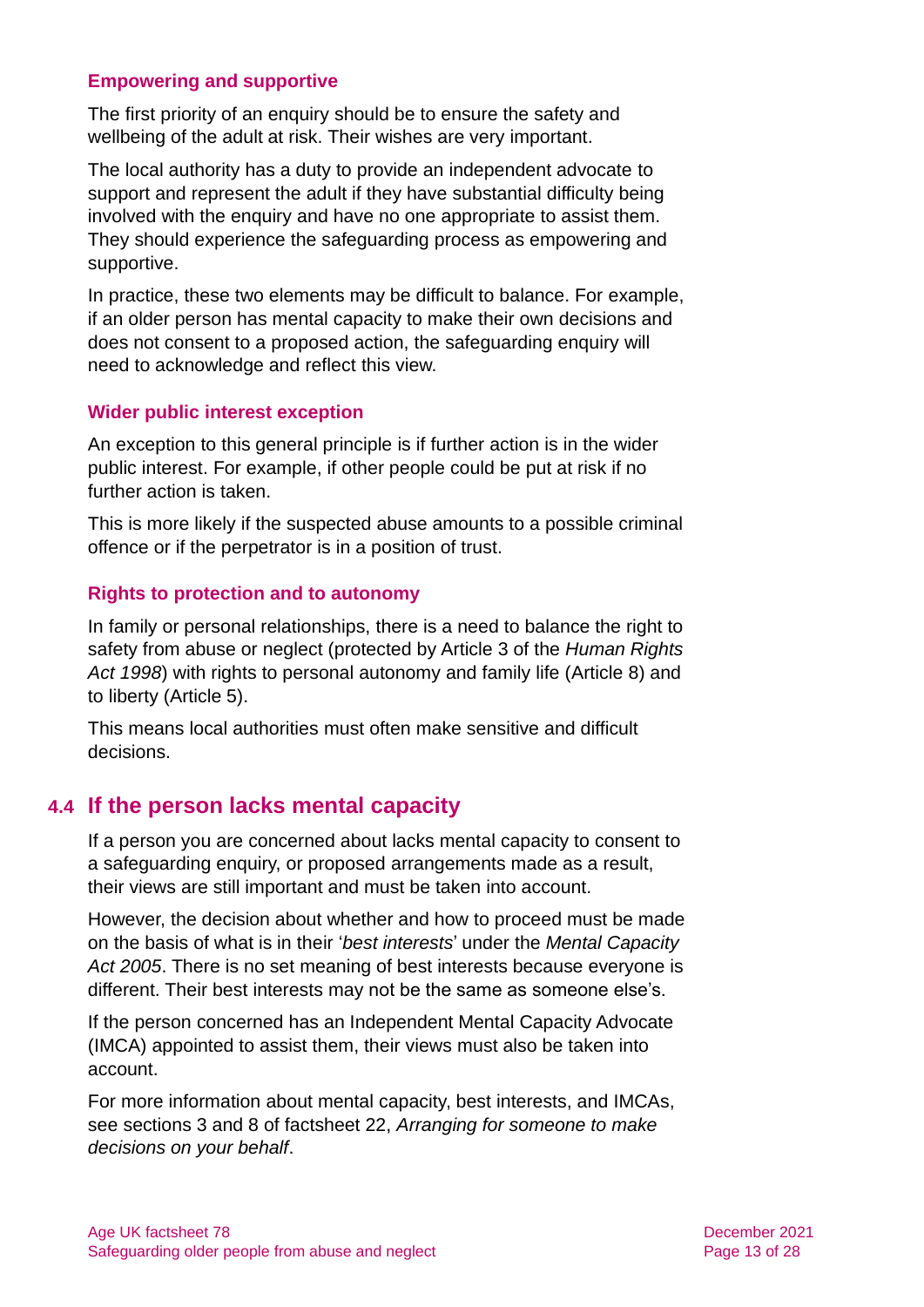### **4.5 What is the likely outcome of an enquiry?**

The outcome of an enquiry depends on what has happened, how serious a risk there is, and what needs to happen to protect the safety of the adult at risk in the future. If follow up action is required, an enquiry must result in an agreed plan of action, recorded on the person's care plan, sometimes called a '*protection plan*' that includes responsibilities of the relevant agencies for implementation.

It should set out:

- agreed action to support the adult's desired outcomes
- ⚫ what steps are to be taken to ensure the adult's safety in future
- the provision of any support, treatment or therapy, including advocacy
- ⚫ any modifications needed in the way services are provided (e.g. same gender care or placement)
- ⚫ how best to support the person through any action they take to seek justice or redress, and
- ⚫ any on-going risk management strategy as appropriate.

Once the steps are in place and recorded in a care plan, they should be taken and kept under review. The frequency and intensity of the reviews depends on the level of risk identified and should be part of the agreed risk-management strategy.

# <span id="page-13-0"></span>**5 Local authority safeguarding duties**

There are three specific legal duties in the Act:

- 1) A local authority has a **duty to '***make enquiries***'** where there is **'***reasonable cause***' to suspect** an adult with care and support needs is being abused or neglected or is at risk of being abused or neglected and as a result of those needs is unable to protect themselves against the abuse or neglect or the risk of it (section 42 of the Act).
- 2) Each local authority must set up a **'***Safeguarding Adults Board***'**, which is a multi-agency body to help and protect adults in its area (section 43 of the Act).
- 3) Safeguarding Adult Boards have a duty to arrange for a **Safeguarding Adults Review** where there has been a serious safeguarding incident (section 44 of the Act).

#### **Note**

The local authority is the lead safeguarding body unless the police need to take the lead. It is usually your first point of contact if you need information and advice about concerns, or you want to raise a formal safeguarding concern.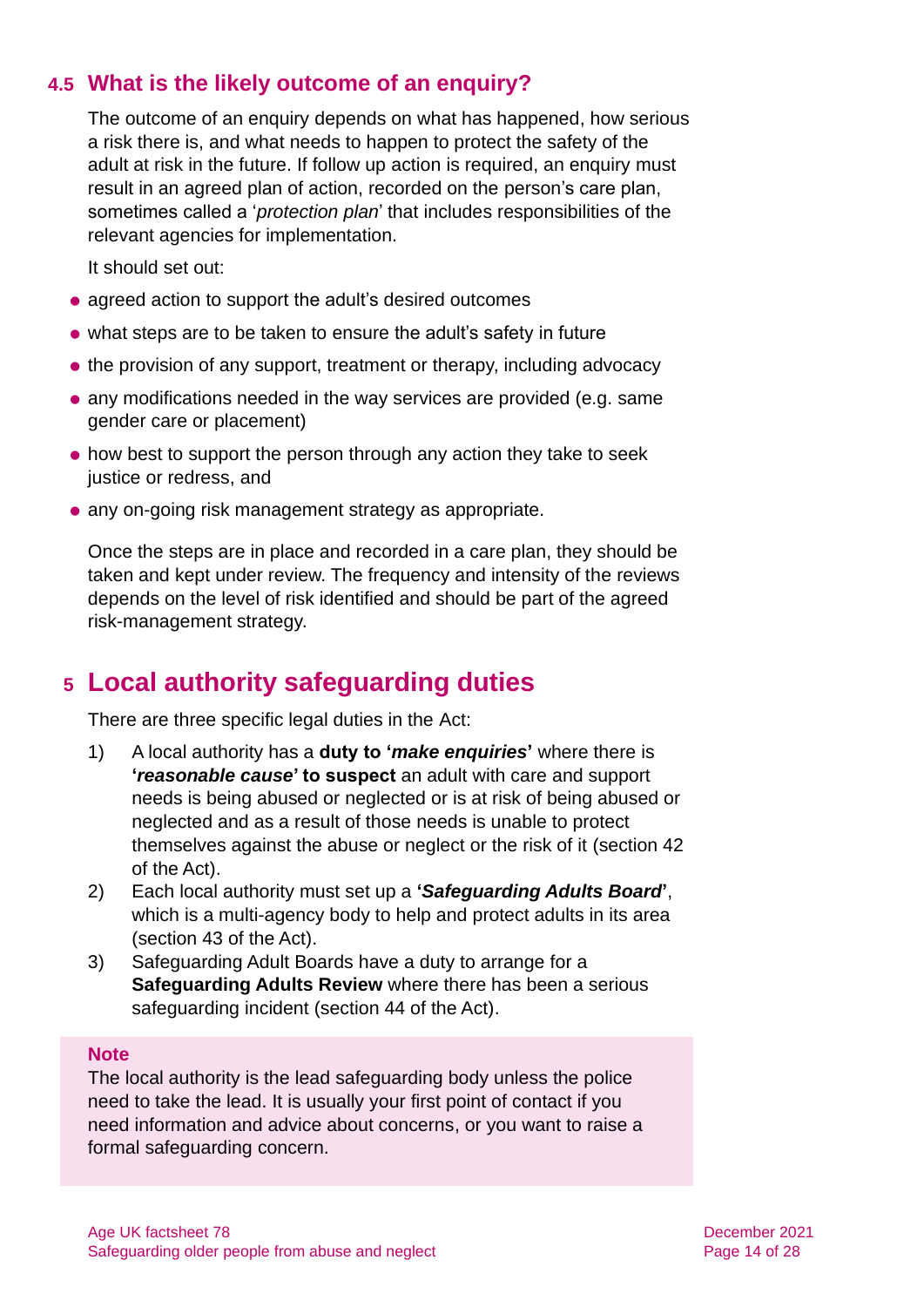#### **Wellbeing and prevention**

Local authorities must promote the wellbeing of adults with care and support needs. Wellbeing is defined as relating to a range of issues for people with care needs. One is protection from abuse and neglect.

This means when adult social care staff undertake assessments or plan care for older people, they must do their best to ensure the older person is kept safe and protected from any risk of abuse or neglect. A local authority has a general duty to take measures to try to prevent, delay or reduce people's need for care and support. This includes how to keep people safe from potential abuse or neglect.

### **5.1 Role and duties of Safeguarding Adults Board**

Local authorities must establish a Safeguarding Adult Board (SAB) to coordinate and ensure effectiveness in helping and protecting adults at risk. SABs have wide powers to encourage and enable partnership activity to safeguard adults in the area. A range of organisations, including voluntary sector organisations and user groups, should be encouraged and supported to join, but core statutory members are:

- local authority
- local NHS clinical commissioning groups
- ⚫ chief officer of police.

The SAB must produce an annual strategic plan, including what each member will do to implement the plan and must consult the local Healthwatch and wider community. It must publish an annual report to show what it has done to achieve its strategic objectives, both collectively and individually. This information is public, so you can find out what is going on in your local area to protect adults at risk and can contribute to the consultation process if you want.

### **5.2 Safeguarding Adults Reviews**

A Safeguarding Adults Review (SAR) must be arranged by a SAB if an adult in its area dies as a result of abuse or neglect, whether known or suspected, and there is concern partner agencies could have worked more effectively to protect the adult. A SAR must also be arranged if an adult has not died, but the SAB knows or suspects the adult experienced serious abuse or neglect. In this context, something can be considered serious abuse or neglect if, for example the individual would have likely died but for an intervention or has suffered significant harm.

The SAB may also arrange a SAR in other cases involving an adult with care and support needs, at its own discretion. The object of a review is not to apportion blame but to identify lessons to be learnt and applied in future. Reviews may need to take account of any Coroner's inquiry or criminal investigation that are running in parallel.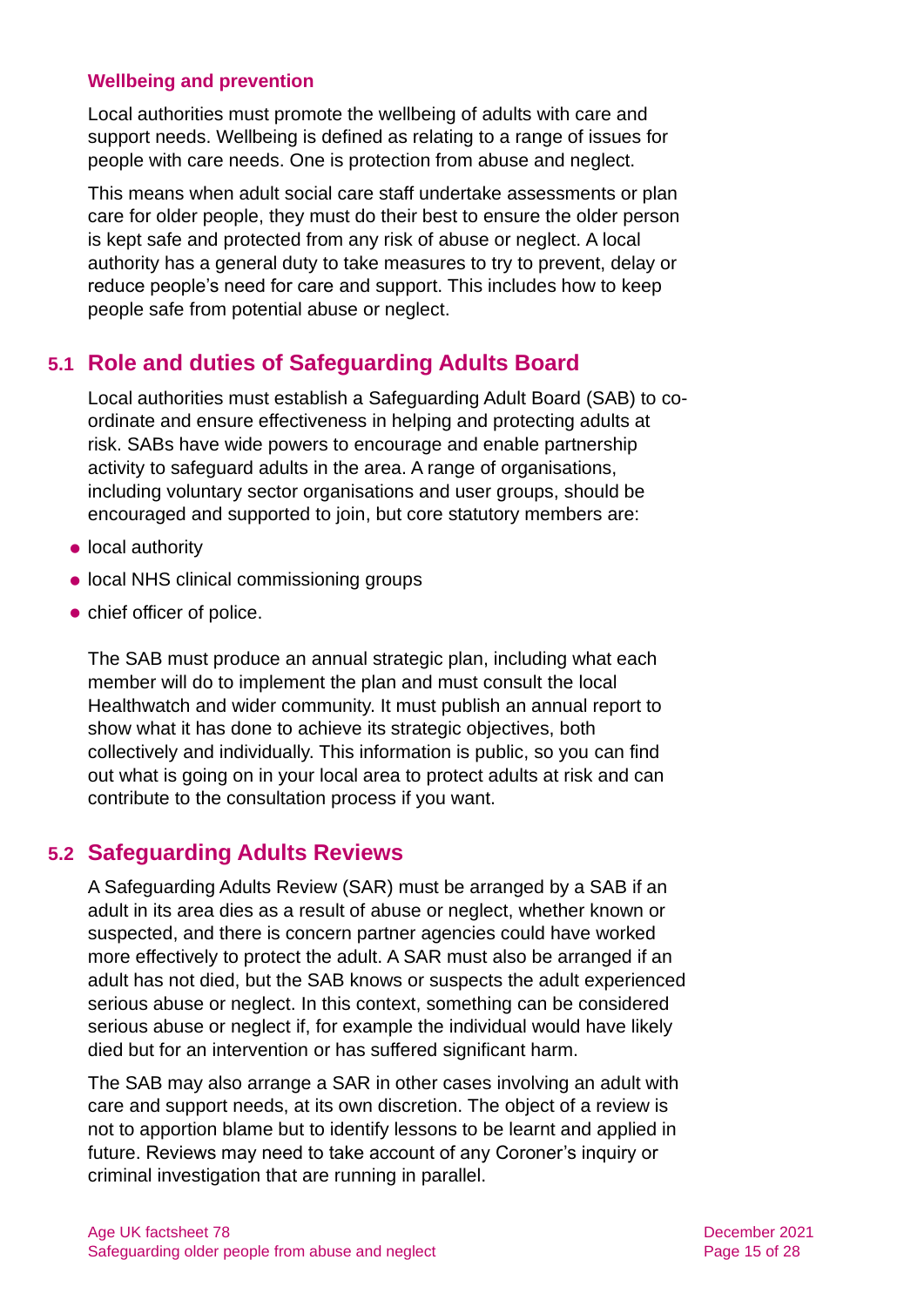# <span id="page-15-0"></span>**6 What happens if a crime has been committed?**

#### **The role of the police**

If a crime is suspected, the police must be informed and should investigate. The guidance states the early involvement of the police is likely to have benefits in many cases, particularly in obtaining and preserving evidence.

Whilst the police investigation takes priority over other enquiries, a multiagency approach must also be agreed to ensure all the interests and views of the person are considered throughout and an appropriate plan is agreed and put in place.

#### **Has a criminal offence been committed?**

Perpetrators of abuse or neglect towards older people may be committing one or more criminal offences. Examples of potential criminal acts include:

- any form of deliberate physical assault
- sexual abuse, including rape
- ⚫ psychological abuse or hate crime
- ⚫ ill treatment or wilful neglect by a care worker or care provider (sections 20-25 of the *[Criminal Justice and Courts Act 2015](https://www.legislation.gov.uk/ukpga/2015/2/contents)*)
- ill treatment or neglect of someone who lacks mental capacity
- ⚫ unlawful imprisonment or slavery
- ⚫ theft
- ⚫ fraud
- ⚫ domestic violence.

### **6.1 Issues affecting criminal investigations**

The local authority should notify the police if they think a crime may have taken place and the police may then take the lead.

The police can carry out an investigation and work with the Crown Prosecution Service (CPS) to decide whether to charge the perpetrator with a criminal offence.

The CPS makes the final decision. There is a two-stage test to decide whether or not to bring a criminal charge against someone. The first stage is the '*evidential test*' and the second the '*public interest test*' (see overleaf for more) on these tests.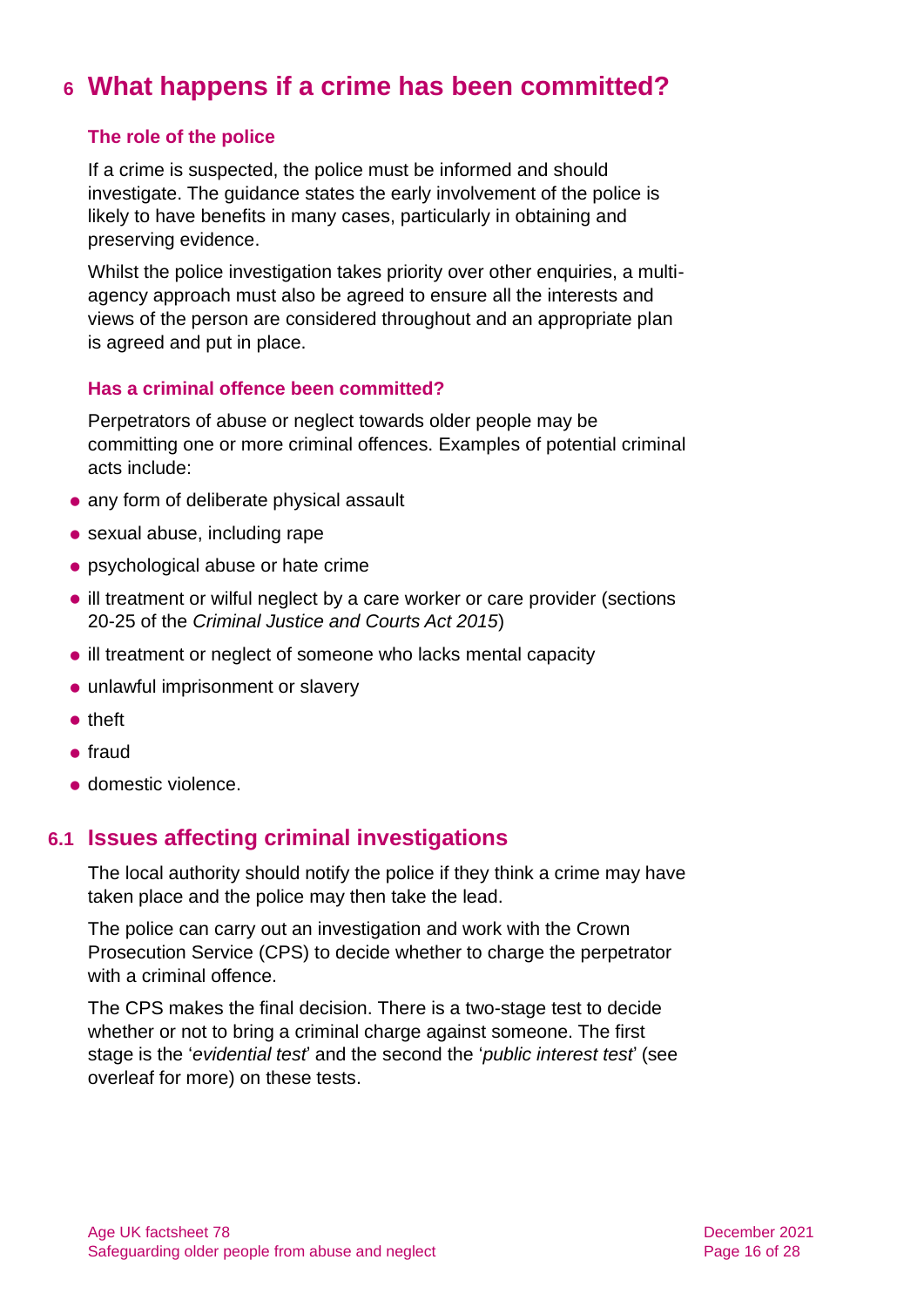#### **The evidential test**

The police and CPS must be satisfied there is enough evidence for a court to be able to convict the perpetrator of the abuse or neglect. The '*burden of proof*' in criminal cases is high. For a conviction, the judge or jury must be satisfied beyond any reasonable doubt that an offence has been committed.

In practice, this means the CPS look carefully at the evidence collected by the police and decide whether it is theoretically possible for this standard to be reached. It is one reason why early reporting to the police is important, so they can preserve all the evidence at the earliest opportunity.

The older person concerned may find it difficult to give evidence in court, for example due to a disability. If so, they may be treated as a *'vulnerable witness'* and be entitled to special measures to help them give evidence.

Vulnerable witnesses are defined as adults with a mental disorder, or a learning or physical disability. Special measures can be agreed when the quality of evidence is likely to be reduced due to the person's disorder or disability. They include the use of screens around the witness box, the use of pre-recorded evidence and the use of an intermediary to help the person understand questions and give their answers accurately.

Special measures can also be put in place for *'intimidated witnesses'*, where the quality of evidence is likely to be reduced because the person is experiencing fear or distress, for example where the older person is facing intimidation from the perpetrator.

#### **The public interest test**

If the evidential test is satisfied, the CPS goes on to decide whether it is in the public interest to prosecute. They start from an assumption that it usually is, but there are important exceptions. One is consideration of the impact on the victim of the crime and what the victim wants to do.

Sometimes older people do not want to see the perpetrator of a crime prosecuted. For example, if the abuser is a close family member who they love, or a trusted neighbour who they rely on.

If so, the CPS balance the person's views against wider public interest principles, such as the seriousness of the crime and the likelihood of the perpetrator reoffending, and whether other members of the public are at risk.

For a vulnerable older person, even if they agree to a prosecution, the impact on them of going through a criminal court case may be more detrimental than taking steps to ensure they are safe in future, for example by changing care arrangements, or the Court of Protection appointing a deputy to look after their finances.

In this type of situation, all necessary support and assistance must be offered to ensure the person can pursue the criminal route if they wish.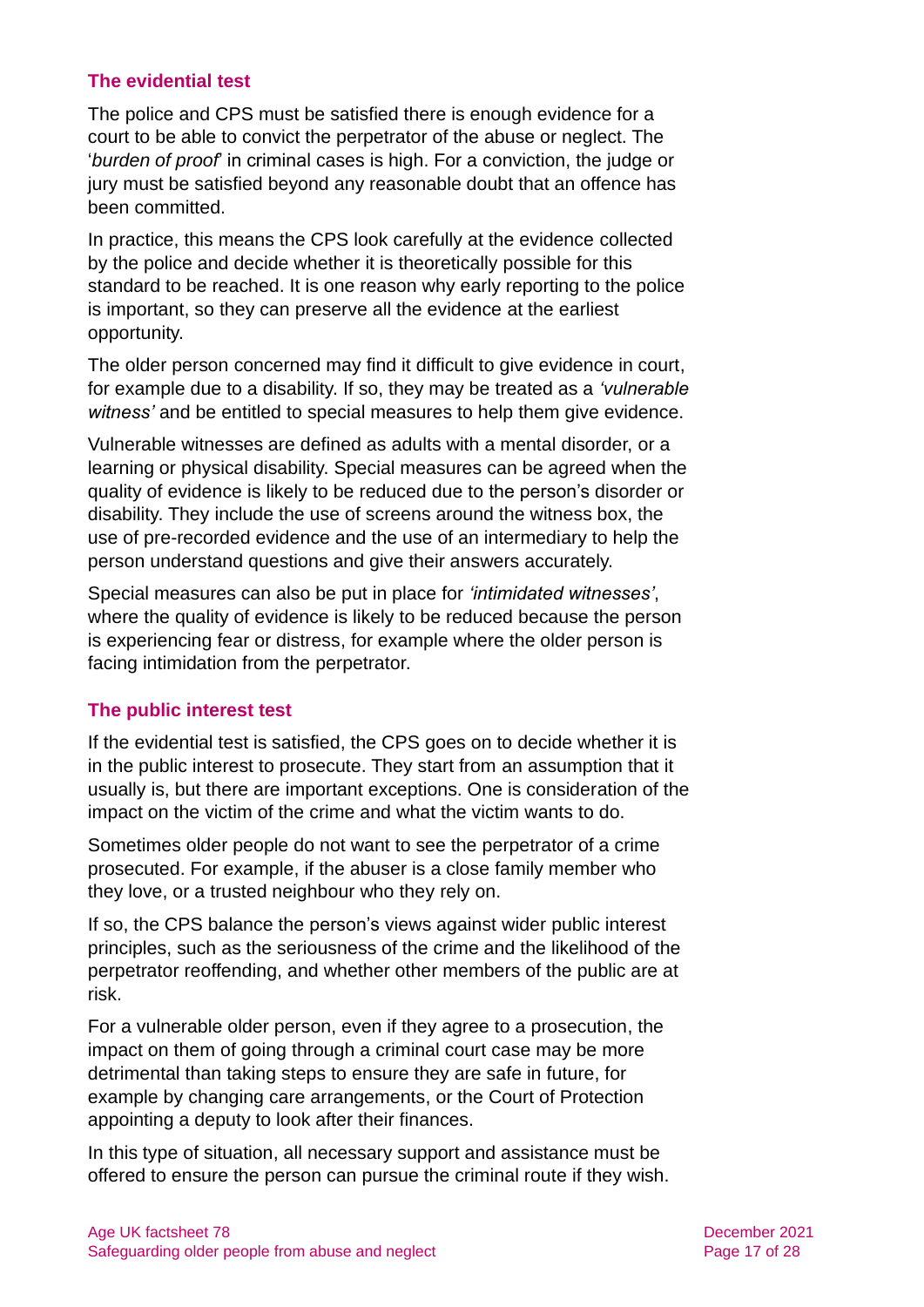# <span id="page-17-0"></span>**7 What other legal powers exist?**

### **7.1 Police powers – entry, arrest and custody**

The police have various powers that may be relevant to safeguarding cases. For example, if the police believe an offence is being, is about to be, or has been committed, they can enter premises to arrest a suspected offender, but only if they have enough evidence for this to be a reasonable step to take. They can also enter in an emergency to prevent serious bodily injury or damage to property.

If the suspected perpetrator of abuse is charged with a criminal offence, the police decide whether they should be kept in custody or granted bail. Bail means the person is released from custody until a later date.

The person must later appear at a Magistrates Court, which makes a new decision about granting bail. A person might be refused bail to deal with any continuing risk they might pose between arrest/charge and the final court hearing/trial. Conditions can be applied to bail (either pre or post charge), such as forbidding a suspected perpetrator from contacting the victim, living in the victim's house, or from going within a certain distance of it.

### <span id="page-17-1"></span>**7.2 Domestic abuse and controlling/coercive behaviour**

If a perpetrator is violent or threatens violence in a family setting, it may be possible for the victim of abuse to obtain an injunction. This is a court order forbidding the perpetrator from harming or threatening harm to the victim.

The order a court makes depends on the circumstances of the case. It may issue a '*non-molestation order*' preventing a perpetrator from:

- ⚫ using or threatening physical violence
- ⚫ intimidating, harassing or pestering the victim
- communicating with the victim
- instructing or encouraging others.

Courts may also issue an '*occupation order*' which prevents a perpetrator from living in the family home.

In an emergency situation, the police have the power to issue a domestic violence protection notice (DVPN) to protect a victim of domestic violence. The police and courts have other powers to protect a victim from the perpetrator.

If you think someone is experiencing, or at risk of, domestic abuse, it is important to seek advice from a specialist organisation, like Women's Aid or the Mankind Initiative, about the help available. You should also notify the local authority safeguarding team as soon as possible if the victim has care needs and is unable to protect themselves from harm.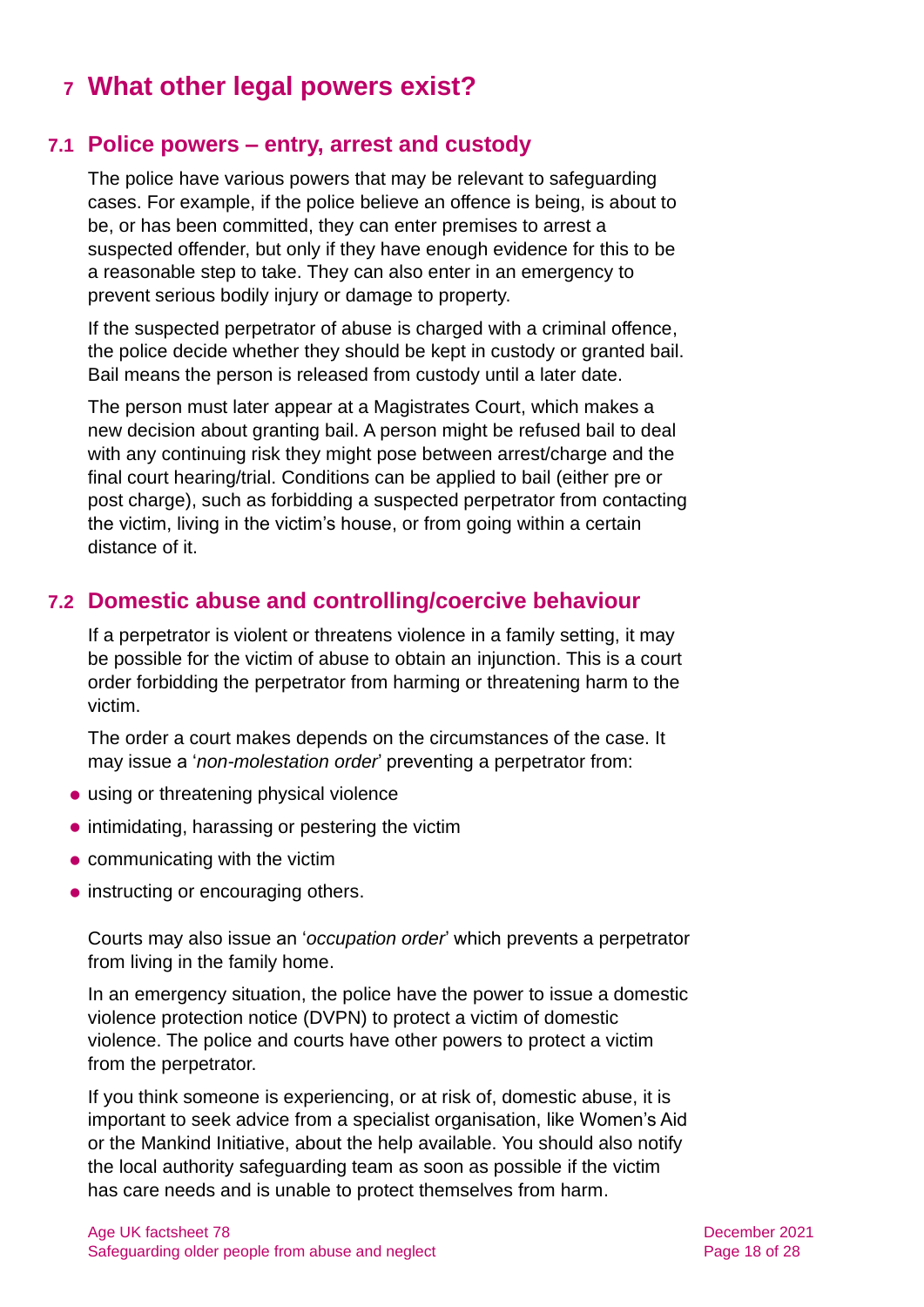#### **Controlling or coercive behaviour in an intimate or familial situation**

An offence of controlling or coercive behaviour in an intimate or family relationship was created under the *[Serious Crime Act 2015](https://www.legislation.gov.uk/ukpga/2015/9/contents)*. Controlling and coercive behaviour refers to acts which stop short of physical harm, but which amount to psychological and emotional abuse. The offence is established when this behaviour takes place repeatedly or continuously. The victim and alleged perpetrator must be personally connected at the time the behaviour takes place.

'*Personally connected*' means that, at the time the incidents take place, they are in an intimate personal relationship (whether they live together or not), or they live together and are family members, or they live together and had previously been in an intimate personal relationship.

The behaviour must have a serious effect on the victim, meaning it has caused them to fear violence will be used against them on at least two occasions, or has had a substantial adverse effect on their day-to-day activities. It applies even if they have not experienced physical abuse.

The alleged perpetrator must have known their behaviour would have a serious effect on the victim, or the behaviour must have been such that he or she ought to have known it would have that effect. The penalty is a maximum of five years imprisonment, a fine or both.

### **7.3 Can a person be removed from their own home?**

If a local authority thinks someone living in a family home is being subjected to abuse or neglect, they generally do not have powers to come and remove the person. If the person is able to agree to leave and does, they can be taken to a safe place, such as respite care, while a safeguarding enquiry takes place. If they lack mental capacity to agree to leave, a local authority can and should do three things:

- ⚫ carry out an enquiry under safeguarding procedures
- ⚫ put a care plan in place to manage the risk if that seems a viable and appropriate response to the situation
- ⚫ determine what is in the person's *'best interests'*, in line with the *[Mental](https://www.legislation.gov.uk/ukpga/2005/9/contents)  [Capacity Act 2005](https://www.legislation.gov.uk/ukpga/2005/9/contents)*. Any decision made for a person lacking mental capacity must be in their best interests and involve their LPA or deputy (if appropriate).

In some cases, it may be necessary for the local authority to apply to the Court of Protection (COP) before the person can be removed from their home. The local authority should also take into account the Deprivation of Liberty Safeguards (DoLS) if the person lacking capacity is being moved to a care home or hospital. See [section 7.6.](#page-20-0)

If there is a serious disagreement over where a person lacking mental capacity should live, and it is not possible to resolve the situation in any other way, an application should be made to the COP. It may be necessary to seek specialist legal advice in these circumstances.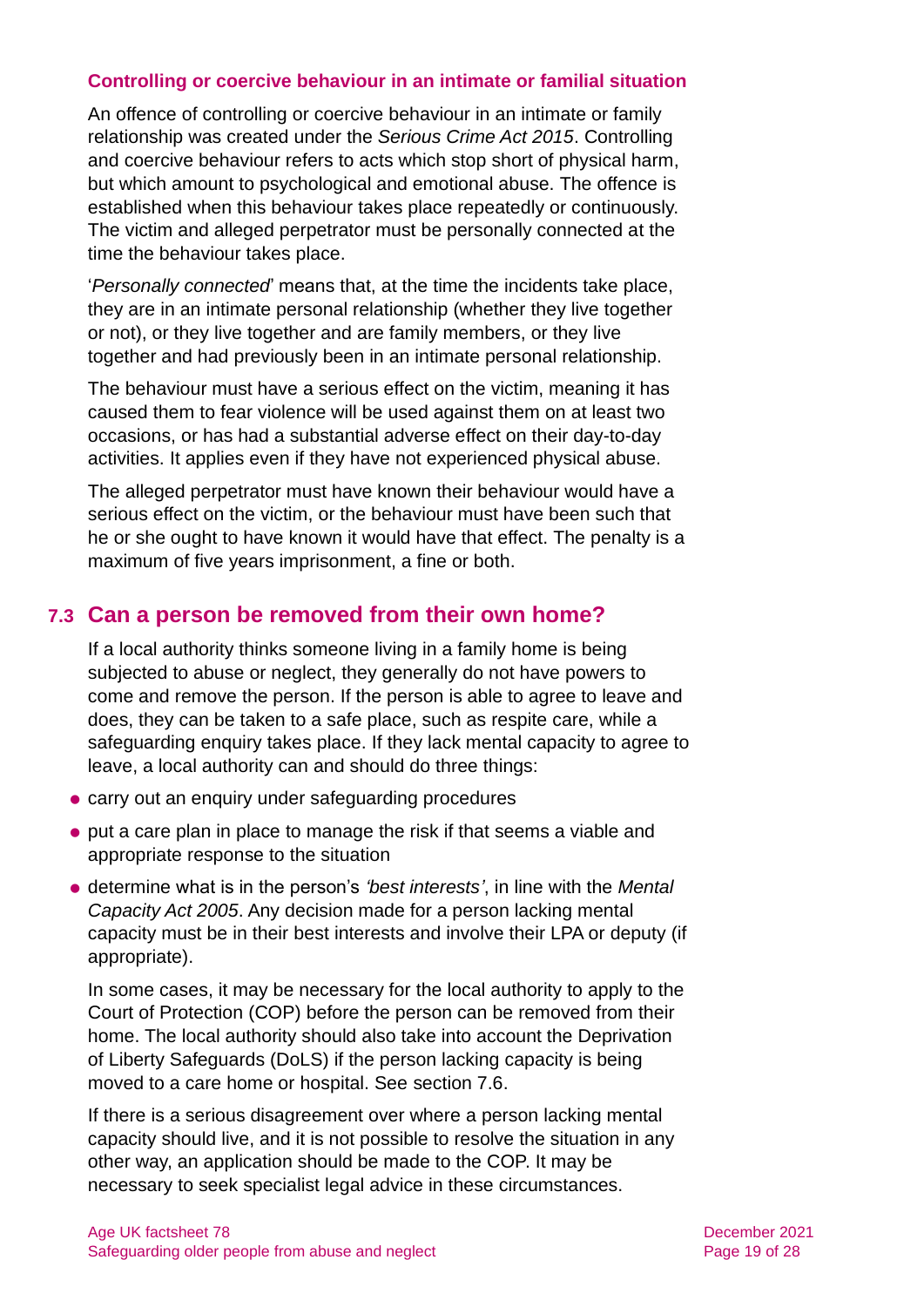# **7.4** *Mental Health Act 1983*

An approved mental health professional (AMHP) may enter and inspect any premises in which a mentally disordered person lives, if they believe the person is not receiving proper care, under section 115 of the *[Mental](https://www.legislation.gov.uk/ukpga/1983/20/contents)  [Health Act 1983](https://www.legislation.gov.uk/ukpga/1983/20/contents)* (MHA). If asked, the AMHP must produce authenticated identification of their status.

This power does not allow forced entry, though refusal of entry can constitute an offence under [section 129 of the MHA.](http://www.legislation.gov.uk/ukpga/1983/20/section/129) Neither power applies to people who do not have a mental disorder, as [defined](http://www.legislation.gov.uk/ukpga/1983/20/section/1)  by [section 1 of the MHA.](http://www.legislation.gov.uk/ukpga/1983/20/section/1)

An AMHP can apply for a warrant for a police constable to enter premises, using force if necessary, on the basis of evidence under oath that there is reasonable cause to suspect a person with a mental disorder is unable to care for themselves, or is being ill-treated or neglected, under section 135 of the MHA. The person can be removed to a place of safety for a mental health assessment for up to 24 hours.

### <span id="page-19-0"></span>**7.5** *Mental Capacity Act 2005*

A local authority has no legal powers to protect someone or provide services to them against their will, even if they choose to stay in an abusive relationship. An exception is if they lack mental capacity to make a decision to stay in the situation or if they are subject to such a high level of coercion, undue influence, or duress that they cannot make a decision.

#### **Where someone lacks mental capacity to consent**

The *[Mental Capacity Act 2005](https://www.legislation.gov.uk/ukpga/2005/9/contents)* (MCA) is a legal framework designed to support and protect people who lack mental capacity, for example due to a learning disability, acquired brain injury, or dementia. Under the MCA, a person is assumed to have capacity for a particular decision unless evidence shows they do not.

If they appear unable to make a particular decision, for instance about care arrangements, the local authority should assess their mental capacity. After an assessment, if the local authority finds a person does not have sufficient mental capacity to decide on an issue, the decision must be made for them in their '*best interests*'.

An assessment of the person's mental capacity must be based on their ability to make a specific decision at the time it needs to be made, not their ability to make decisions in general.

Factors to take account with a best interests decision include the person's own views and the opinions of other people, including carers, health or social care professionals, and any power of attorney or deputy.

For more information, see factsheet 22, *[Arranging for someone to make](https://www.ageuk.org.uk/globalassets/age-uk/documents/factsheets/fs22_arranging_for_someone_to_make_decisions_on_your_behalf_fcs.pdf)  [decisions on your behalf](https://www.ageuk.org.uk/globalassets/age-uk/documents/factsheets/fs22_arranging_for_someone_to_make_decisions_on_your_behalf_fcs.pdf)*.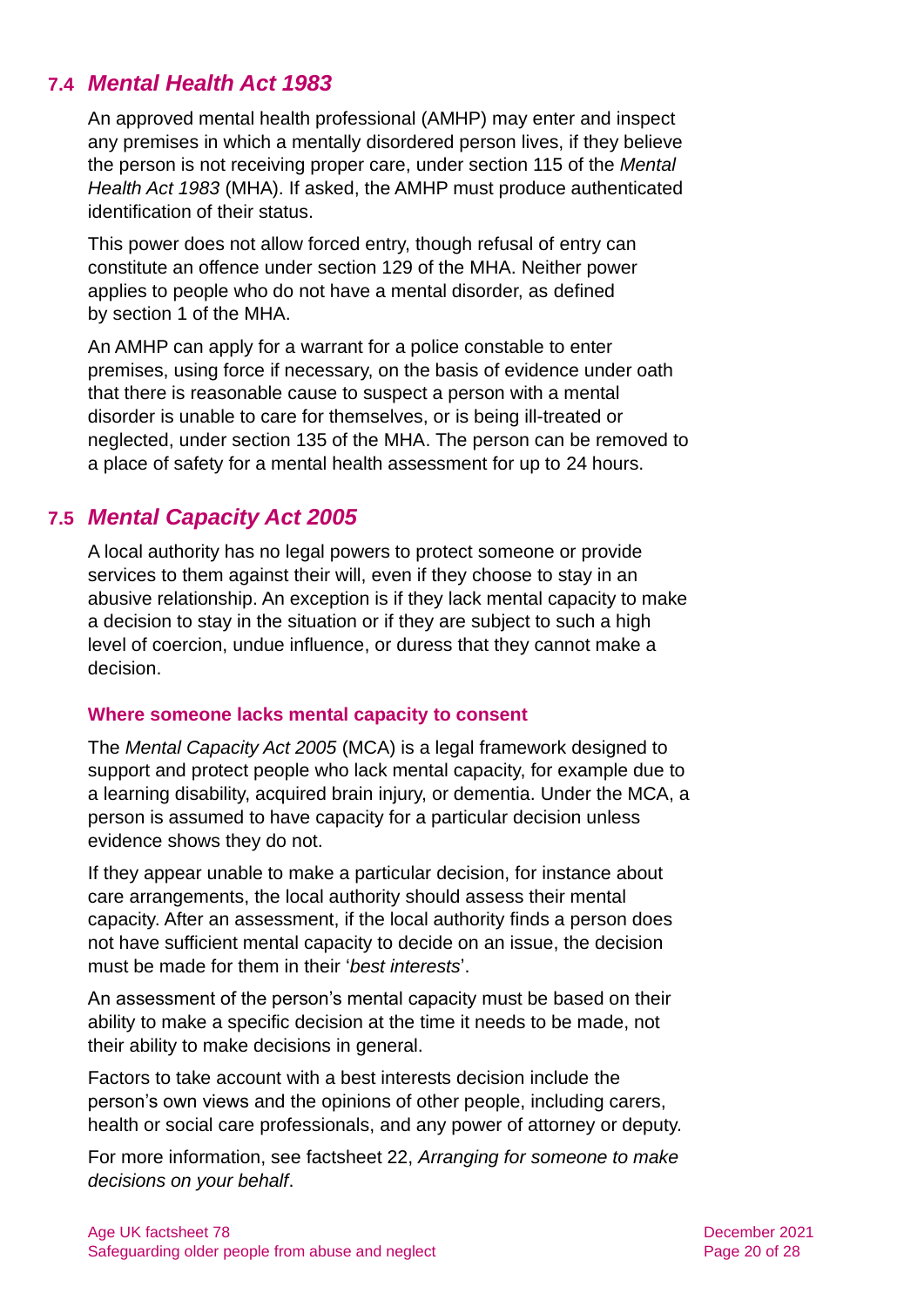# <span id="page-20-0"></span>**7.6 Deprivation of Liberty Safeguards (DoLS)**

The Deprivation of Liberty Safeguards (DoLS) procedure is designed to protect your rights if you are, or may become, deprived of your liberty in a care home or hospital in England or Wales, and you lack mental capacity to consent to those arrangements.

This might arise, for example, where someone with dementia in a care home is prevented from wandering off due to a keypad on the door which they are unable to operate. In these situations, a local authority must carry out assessments under DoLS to decide if it is lawful to authorise the deprivation of liberty.

The idea is to ensure that a person lacking mental capacity is only deprived of their liberty in circumstances where this is shown to be proportionate and in their best interests.

If the person lacking mental capacity lives in their own home or elsewhere, such as an extra care housing, the DoLS procedure does not apply. Instead, any deprivation of liberty must be approved by the Court of Protection.

See factsheet 62, *[Deprivation of Liberty Safeguards](https://www.ageuk.org.uk/globalassets/age-uk/documents/factsheets/fs62_deprivation_of_liberty_safeguards_fcs.pdf)*, for more information.

# **7.7 The inherent jurisdiction of the High Court**

Under inherent jurisdiction, the High Court has powers to hear any case which comes before it, unless a statute or rule limits this power or grants jurisdiction to another court, as is the case with the *Mental Capacity Act 2005* and the Court of Protection.

As the Court of Protection can decide mental capacity-related issues, there is no general requirement for another court, such as the High Court, to be involved.

In *[DL v A Local Authority & Others \[2012\]](http://www.bailii.org/ew/cases/EWCA/Civ/2012/253.html)*, the Court of Appeal held the High Court can make orders to protect at-risk adults with capacity under the MCA.

In this case, this was if the person's ability to make decisions was undermined through being under constraint, subject to coercion or undue influence, or otherwise prevented from making a free choice or giving real or genuine consent.

This means local authorities can apply to the High Court for an order or remedy in respect of a vulnerable adult with mental capacity. This could be to grant access to the adult or to allow for action to be taken to help the adult make a decision free from undue influence, duress or coercion.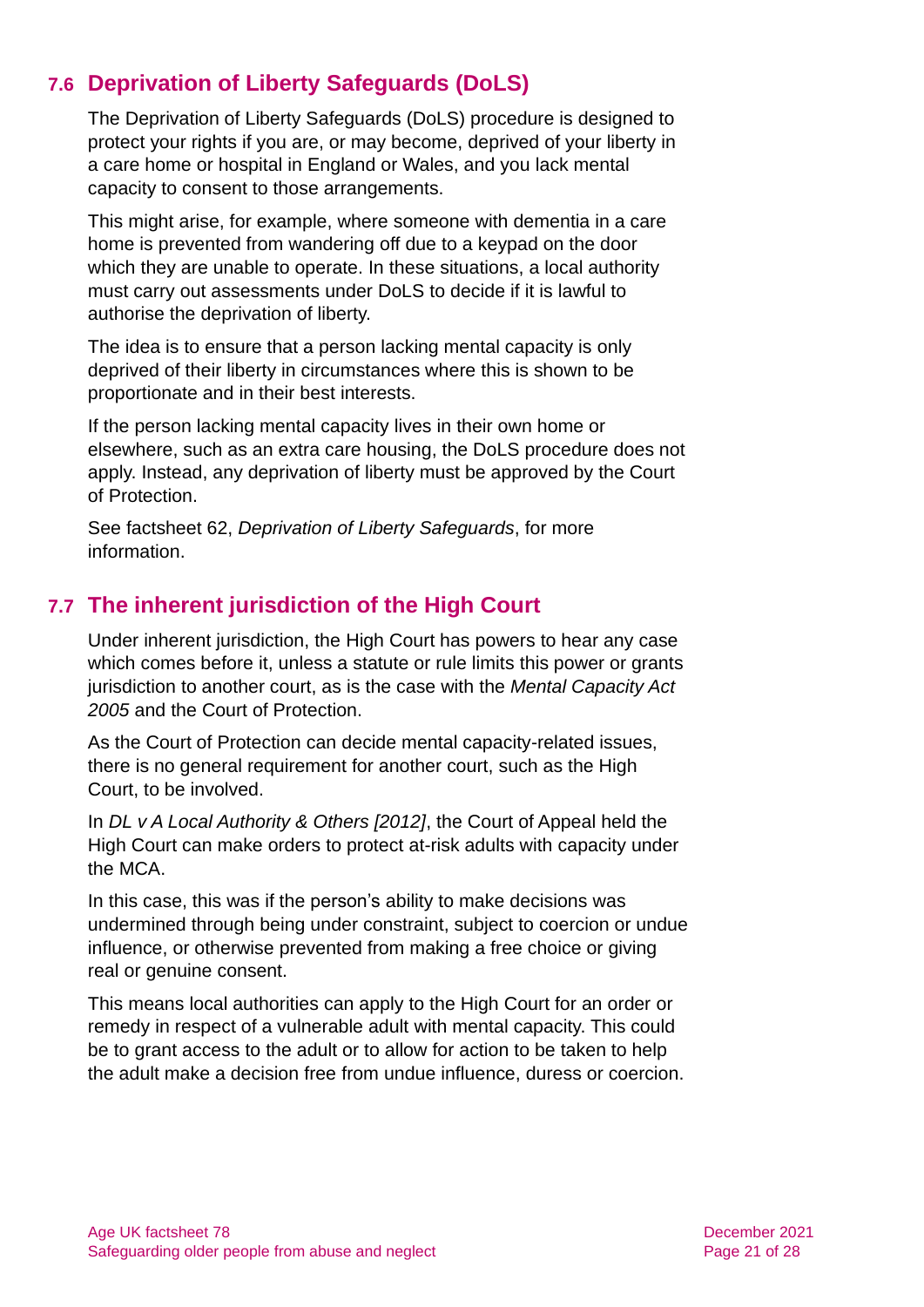# <span id="page-21-0"></span>**8 Court of Protection and the Office of the Public Guardian**

This section is an overview of the Court of Protection and the Office of the Public Guardian in the context of safeguarding. In particular, in relation to abuse by people appointed to make financial or health and care decisions for someone lacking mental capacity to make these decisions themselves.

#### **The Court of Protection**

The Court of Protection deals with issues arising in relation to the health, care and financial resources of people lacking mental capacity to manage these things for themselves. For example, the Court of Protection can authorise the deprivation of liberty of someone living in their own home or supported/sheltered living such as extra care housing.

#### **The Office of the Public Guardian**

The Office of the Public Guardian (OPG) is a public body that works closely with the Court of Protection. Its main role is to register applications for powers of attorney. These are powers granted by an adult to another person, often a family member, to allow them to look after their finances or make decisions on health and welfare issues if they lose mental capacity in the future.

If an older person is assessed not to have capacity and has not granted a power of attorney to anyone, it may be necessary to apply to the Court of Protection to appoint a '*deputy*'. They are usually appointed to manage finances. Deputies are often family members, specialist solicitors or a local authority representative.

Deputies can be appointed to deal with health and welfare matters, but this is uncommon. Usually a deputy is not needed, as health and social care professionals working with the person and their family makes those decisions, or, if there is serious conflict, the Court of Protection decides.

Some attorneys and deputies abuse their positions and exploit the person they are appointed to support. This is often financial abuse, but may involve failing to act in the older person's best interests in other ways, such as bullying or threatening behaviour.

The OPG can investigate allegations of abuse against a court-appointed deputy or registered attorney. They may refer the case to a local authority or investigate themselves.

If the case needs urgent action, for example to stop someone emptying a person's bank account, they can initiate court proceedings via the Court of Protection and the court can freeze the funds or order urgent action it thinks needs to be taken.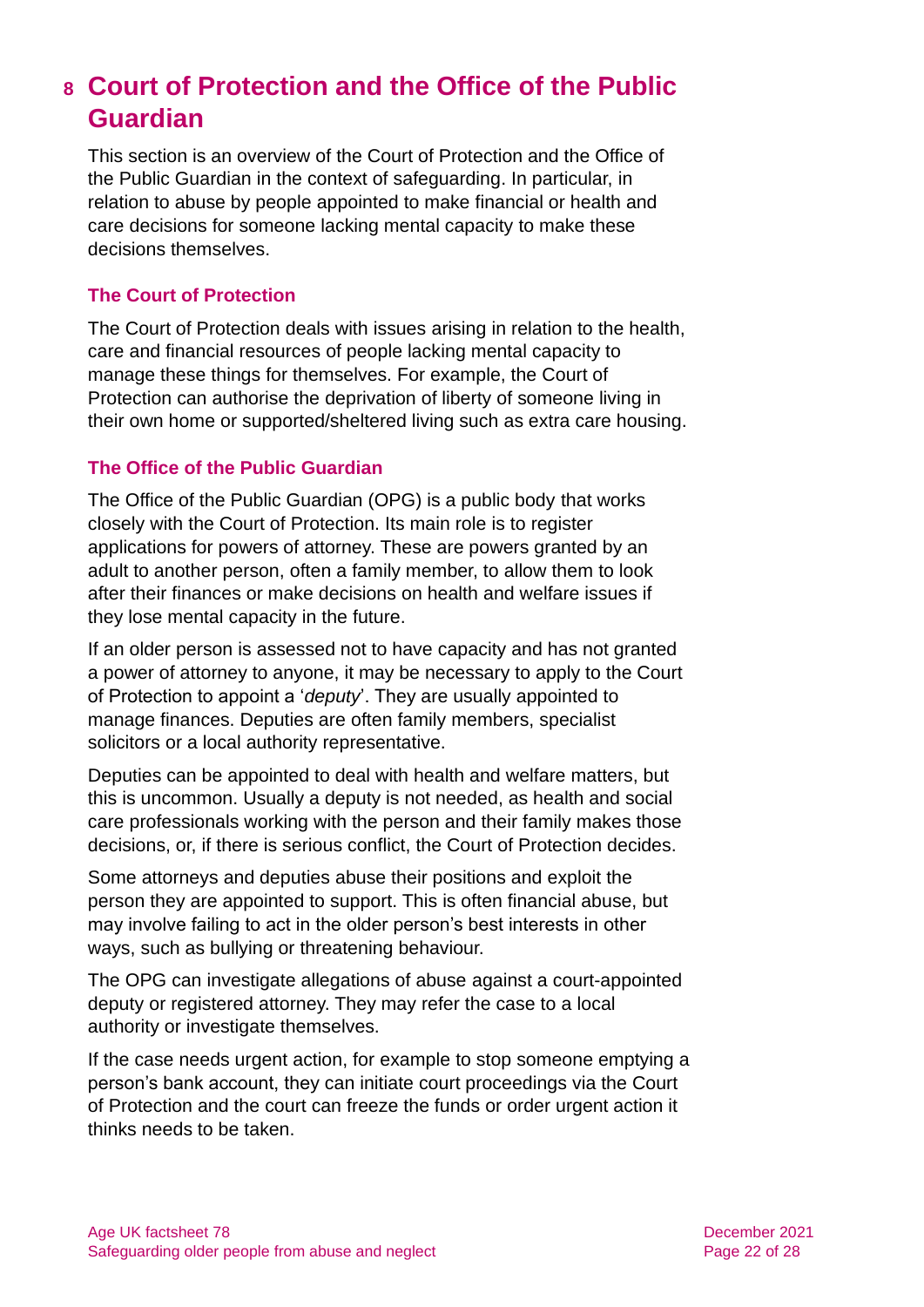# <span id="page-22-0"></span>**9 The Care Quality Commission's standards**

The Care Quality Commission (CQC) is the regulator for health and social care services in England.

Health and social care service providers must register with the CQC. who check they comply with certain standards of care.

The CQC has a range of enforcement powers, up to and including deregistering a care provider who fails to meet appropriate standards. The effect is the provider can no longer legally provide services to members of the public.

#### **The fundamental standards**

The CQC has *'fundamental standards'* it expects from every registered health or social care service provider. It carries out inspections to ensure these standards are met.

They are:

- care and treatment must be appropriate and reflect service users' needs and preferences
- service users must be treated with dignity and respect
- care and treatment must only be provided with consent
- care and treatment must be provided in a safe way
- service users must be protected from abuse and improper treatment
- ⚫ service users' nutritional and hydration needs must be met
- ⚫ all premises and equipment used must be clean, secure, suitable and used properly
- ⚫ complaints must be appropriately investigated and appropriate action taken in response
- ⚫ systems and processes must be established to ensure compliance with the fundamental standards
- sufficient numbers of suitably qualified, competent, skilled and experienced staff must be deployed
- ⚫ persons employed must be of good character, have the necessary qualifications, skills and experience, and be able to perform the work for which they are employed
- registered persons must be open and transparent with service users about their care and treatment (the duty of candour).

CQC guidance tells all health and social care providers that they must have a *'zero tolerance'* approach to abuse and neglect.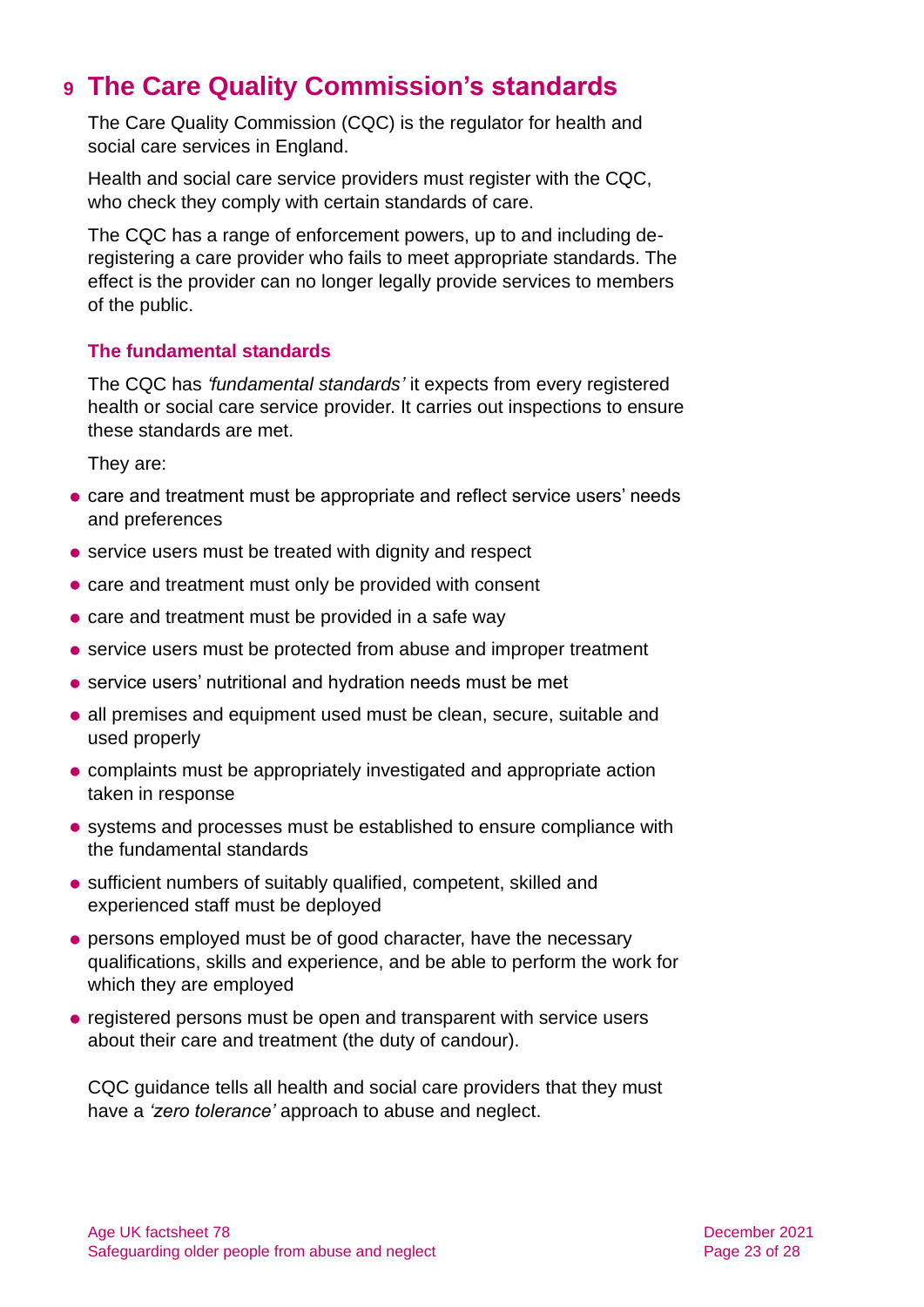#### **Outsourced local authority services**

When local authorities commission services such as care homes and home care, they must ensure providers have clear arrangements in place to prevent abuse or neglect.

The contracting arrangements must ensure a service provider is able to respond appropriately to allegations of abuse or neglect, including having robust processes in place to investigate the actions of members of staff. This reflects the CQC registration requirements.

Directly employed personal assistants do not have to register with the CQC. A local authority funding such services through direct payments must not neglect its safeguarding duties.

### **9.1 Notification duties**

Registered health and social care service providers must inform the CQC of abuse incidents or allegations.

<span id="page-23-0"></span>They should also inform the local authority safeguarding team.

# **10 The Disclosure and Barring Service**

The Disclosure and Barring Service (DBS) role is to help employers make safer recruitment decisions and prevent unsuitable people from working with at-risk groups, both adults and children. It replaced the Criminal Records Bureau and Independent Safeguarding Authority.

The DBS carries out criminal record checks for anyone employed in a '*regulated activity*'. This covers the provision of health and social care in the form of personal care and other care such as domestic help to adults who need it because of age, illness, or disability.

Employers concerned about a member of staff must refer the matter to the DBS if the person has caused harm, or poses a risk of harm, to atrisk groups. Other organisations, such as CQC or local authorities, can make referrals.

The DBS has the power to bar people from working with adults at risk and children. Some criminal convictions carry an automatic bar, whereas others leave it to the discretion of the DBS as to whether a person should be barred from this work.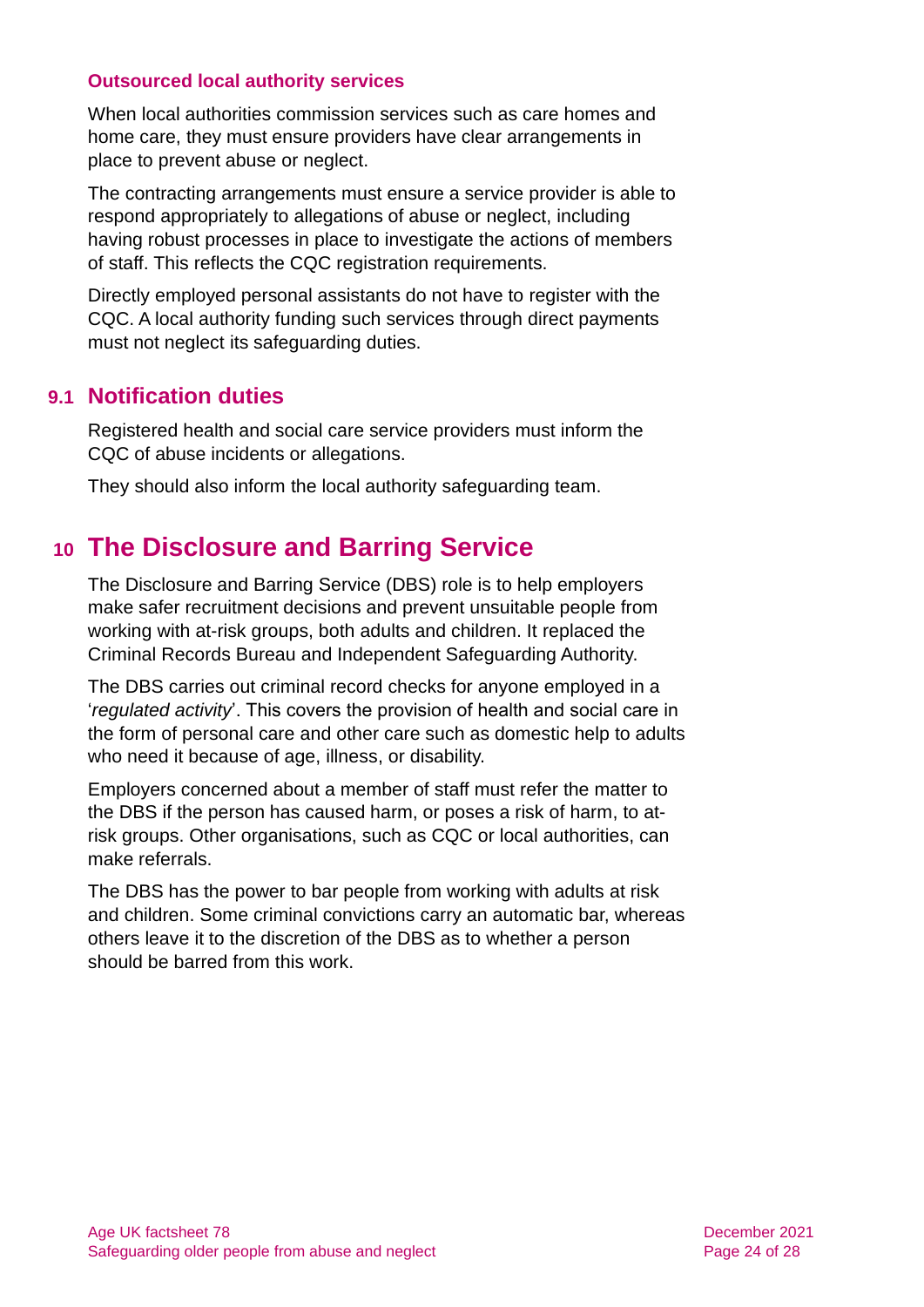# **Useful organisations**

#### <span id="page-24-0"></span>**Action Fraud**

[www.actionfraud.police.uk](https://www.actionfraud.police.uk/) Telephone 0300 123 2040

National fraud reporting centre, providing advice and information about fraud and scams.

#### <span id="page-24-1"></span>**Care Quality Commission**

[www.cqc.org.uk](http://www.cqc.org.uk/) Telephone 03000 616 161

Independent regulator of adult health and social care services in England, covering NHS, local authorities, private companies or voluntary organisations and people detained under the *Mental Health Act*.

#### **Citizens Advice**

[www.citizensadvice.org.uk](http://www.citizensadvice.org.uk/) Telephone 0800 144 8848

National network of advice centres offering free, confidential, independent advice, face to face or by telephone.

#### **Court of Protection**

[www.gov.uk/courts-tribunals/court-of-protection](http://www.gov.uk/courts-tribunals/court-of-protection)  Telephone 0300 456 4600

#### **Equality Advisory Support Service**

[www.equalityadvisoryservice.com](http://www.equalityadvisoryservice.com/) Telephone helpline 0808 800 0082 Mon-Fri 9am-7pm, Sat 10am-2pm

Provides information and advice about the *Equality Act 2010* and human rights*.*

#### **Hourglass**

[www.wearehourglass.org](http://www.wearehourglass.org.uk/) Telephone 080 8808 8141 (free phone) Mon-Fri 9am-5pm

Works to protect and prevent the abuse of vulnerable older adults. Their helpline is confidential and provides information and emotional support. The Hourglass helpline number will not appear on your phone bill.

#### **Local Government and Social Care Ombudsman**

[www.lgo.org.uk](http://www.lgo.org.uk/) Telephone 0300 061 0614

Final stage for local authority complaints. Also deals with complaints about care providers when services are privately purchased.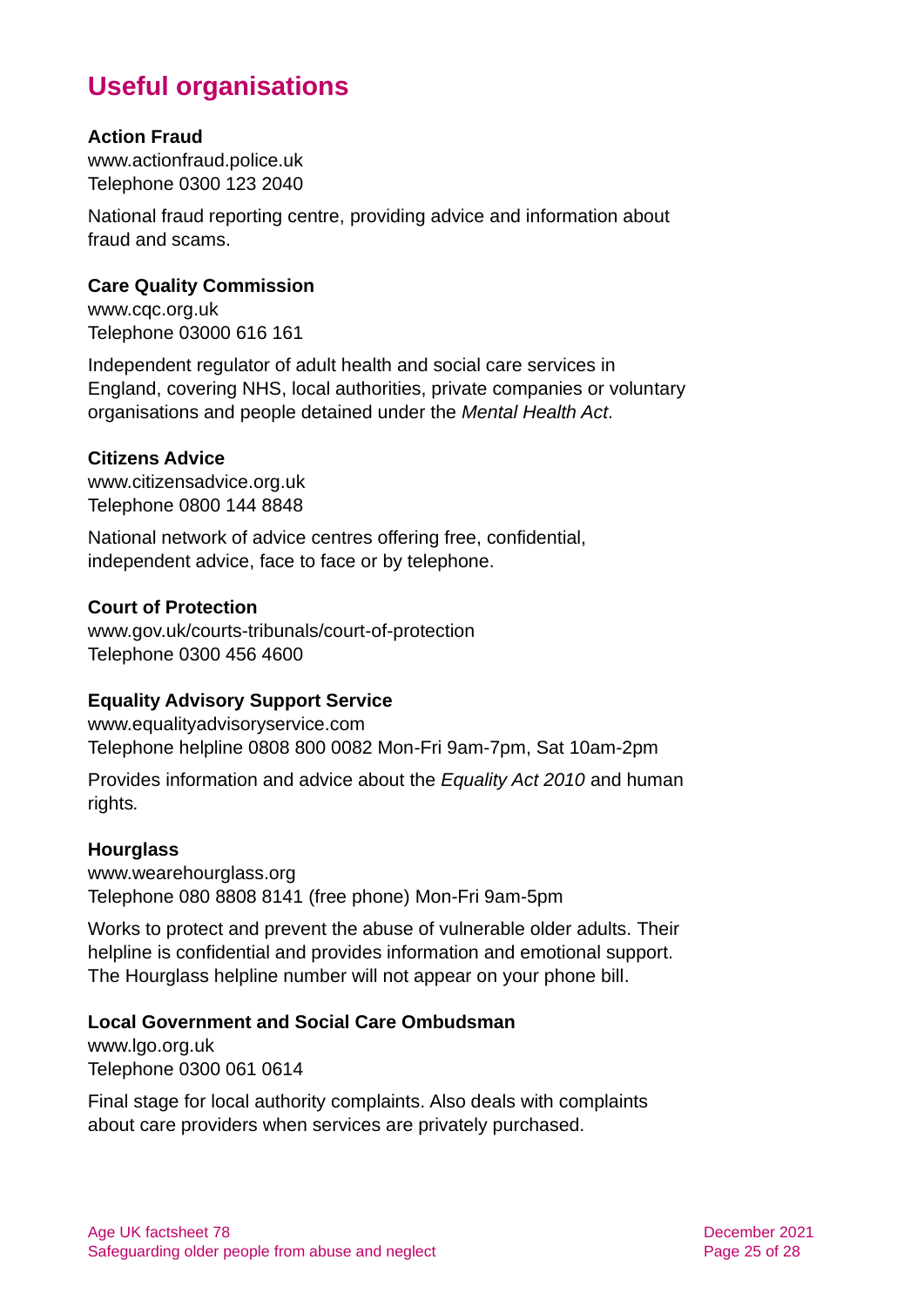#### **ManKind Initiative**

[www.mankind.org.uk](http://www.mankind.org.uk/) Telephone helpline 01823 334244

Charity for male victims of domestic violence and abuse. Helpline provides confidential information and support.

#### **National Centre for Domestic Violence**

[www.ncdv.org.uk](http://www.ncdv.org.uk/) Telephone 0207 186 8270 or 0800 970 2070

Provides free help to get an emergency injunction. Also provides information about other services.

#### <span id="page-25-0"></span>**Office of the Public Guardian**

[www.gov.uk/government/organisations/office-of-the-public-guardian](http://www.gov.uk/government/organisations/office-of-the-public-guardian) Telephone 0300 456 0300

#### **Police**

If there is a serious danger an older person may be in imminent risk of harm and the situation warrants immediate attention, the police should be called. The local police force can be contacted by dialling 101. In an emergency, call 999.

#### **Protect**

[www.protect-advice.org.uk](http://www.protect-advice.org.uk/) Telephone 020 3117 2520

Charity providing information and advice about '*whistle-blowing*' at work.

#### **Samaritans**

[www.samaritans.org](http://www.samaritans.org/) Telephone 116 123 (free phone 24 hours)

Provides emotional support for people who are experiencing feelings of distress or despair, including those which may lead to suicide.

#### **Victim Support**

[www.victimsupport.org.uk](http://www.victimsupport.org.uk/) Telephone Victim Supportline 08 08 16 89 111 (free phone 24 hours)

Charity for people affected by crime in England and Wales.

#### **Women's Aid**

[www.womensaid.org.uk](http://www.womensaid.org.uk/) Telephone National Domestic Violence Helpline 0808 2000 247 (free phone 24 hours)

Charity working to end domestic violence against women and children. Helpline provides confidential advice, information and support. All calls are answered by female advisors.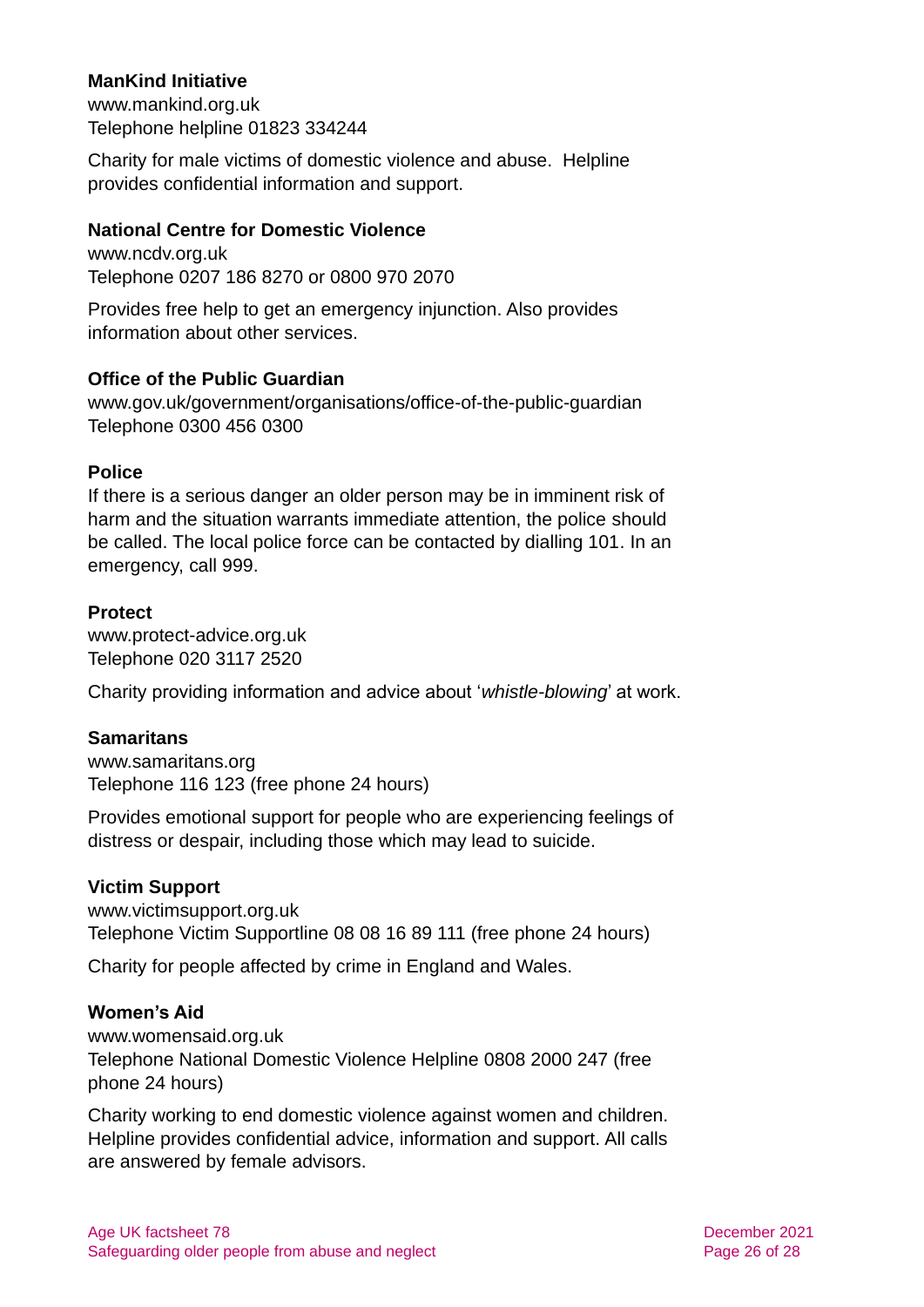# **Age UK**

Age UK provides advice and information for people in later life through our Age UK Advice line, publications and online. Call Age UK Advice to find out whether there is a local Age UK near you, and to order free copies of our information guides and factsheets.

#### <span id="page-26-3"></span>**Age UK Advice**

[www.ageuk.org.uk](http://www.ageuk.org.uk/) 0800 169 65 65 Lines are open seven days a week from 8.00am to 7.00pm

#### <span id="page-26-2"></span>**In Wales contact**

#### **Age Cymru Advice**

[www.agecymru.org.uk](http://www.agecymru.org.uk/) 0300 303 4498

#### <span id="page-26-0"></span>**In Northern Ireland contact**

**Age NI** [www.ageni.org](http://www.ageni.org/) 0808 808 7575

#### <span id="page-26-1"></span>**In Scotland contact**

<span id="page-26-4"></span>**Age Scotland** [www.agescotland.org.uk](http://www.agescotland.org.uk/) 0800 124 4222

# **Support our work**

We rely on donations from our supporters to provide our guides and factsheets for free. If you would like to help us continue to provide vital services, support, information and advice, please make a donation today by visiting [www.ageuk.org.uk/donate](http://www.ageuk.org.uk/donate) or by calling 0800 169 87 87.